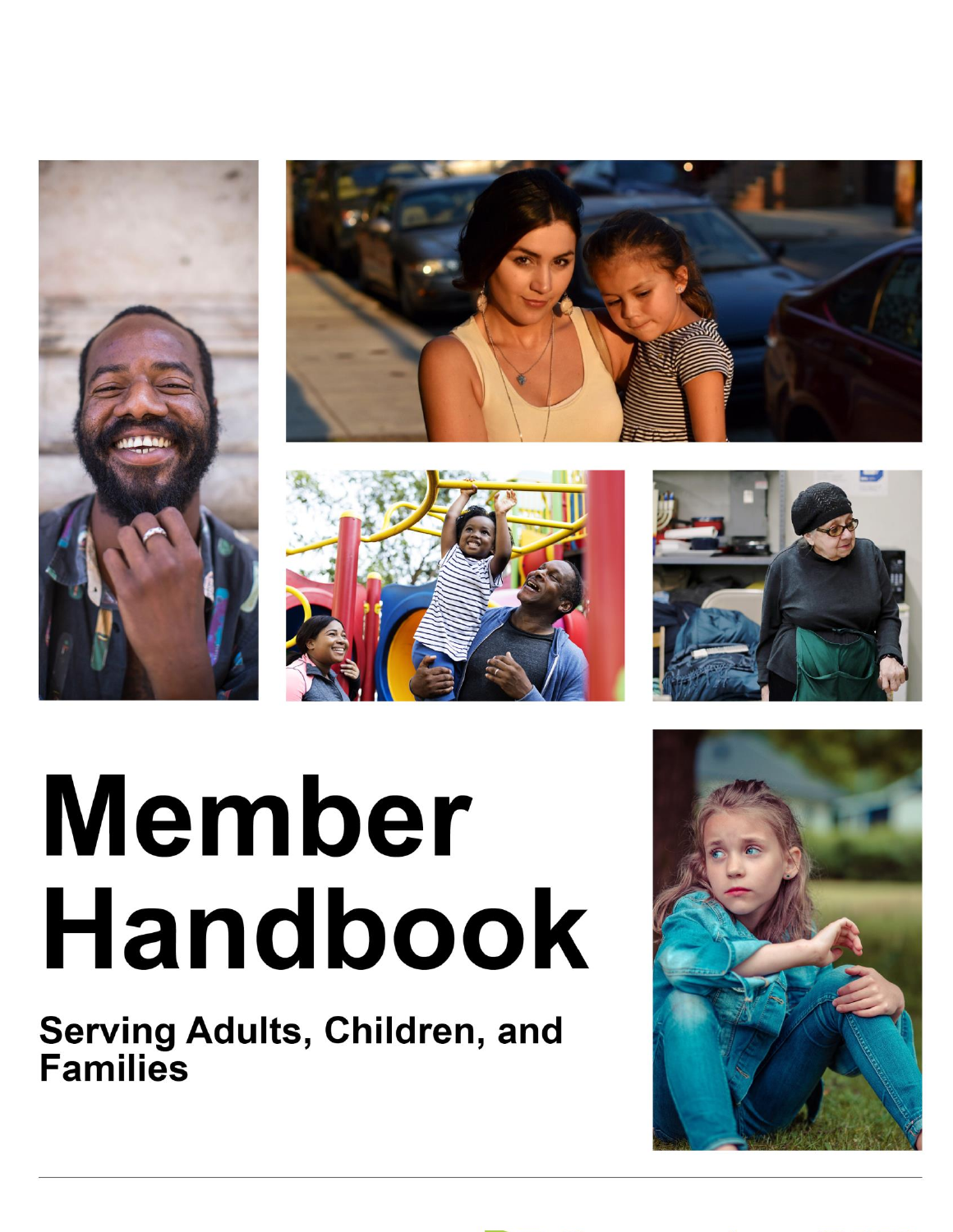Welcome to the Connecticut Behavioral Health Partnership.

If you need this handbook translated into your language, please contact CT BHP.

This handbook will help you understand:

- What the Connecticut Behavioral Health Partnership (CT BHP) is
- What services and supports are available to you and/or your family, and
- How to contact CT BHP directly:

Connecticut Behavioral Health Partnership 500 Enterprise Drive, Suite 3D Rocky Hill, CT 06067

Toll Free 877-55-CT BHP or 877-552-8247 Hearing Impaired: Dial 711

Website: [www.CTBHP.com](http://www.ctbhp.com/)

Si usted necesita una copia en Español, por favor llame a:

877-55-CT BHP or 877-552-8247

The services provided by the Connecticut Behavioral Health Partnership (CT BHP) are available to all eligible individuals without regard to race, color, religious creed, gender, sexual orientation, marital status, age, national origin, ancestry, intellectual disability, mental disability, learning disability, or physical disability, including, but not limited to: blindness, criminal record, political beliefs and/or language barriers.

\_\_\_\_\_\_\_\_\_\_\_\_\_\_\_\_\_\_\_\_\_\_\_\_\_\_\_\_\_\_\_\_\_\_\_\_\_\_\_\_\_\_\_\_\_

This handbook is available in other formats (auxiliary aids for blind or visually impaired persons). Please call us at 877-552-8247 and ask to speak with a Peer Specialist who can help you with your requests.

\_\_\_\_\_\_\_\_\_\_\_\_\_\_\_\_\_\_\_\_\_\_\_\_\_\_\_\_\_\_\_\_\_\_\_\_\_\_\_\_\_\_\_\_\_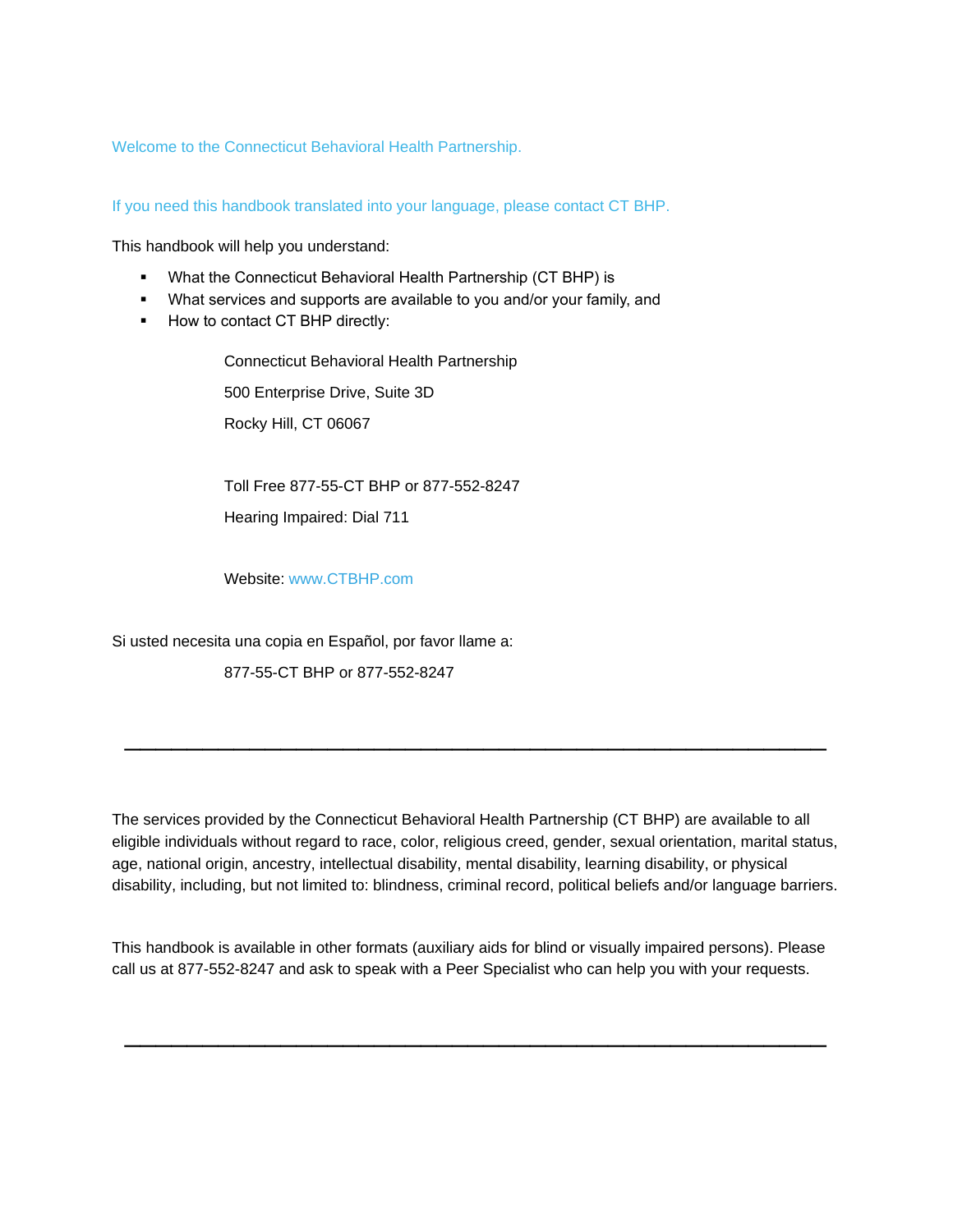# **TABLE OF CONTENTS**

| Section I: Overview of the Connecticut Behavioral Health Partnership (CT BHP)1 |  |
|--------------------------------------------------------------------------------|--|
|                                                                                |  |
|                                                                                |  |
|                                                                                |  |
|                                                                                |  |
|                                                                                |  |
|                                                                                |  |
|                                                                                |  |
|                                                                                |  |
|                                                                                |  |
|                                                                                |  |
|                                                                                |  |
|                                                                                |  |
|                                                                                |  |
|                                                                                |  |
|                                                                                |  |
|                                                                                |  |
|                                                                                |  |
|                                                                                |  |
|                                                                                |  |
|                                                                                |  |
|                                                                                |  |
|                                                                                |  |
|                                                                                |  |
|                                                                                |  |
|                                                                                |  |
|                                                                                |  |
|                                                                                |  |
|                                                                                |  |
|                                                                                |  |
|                                                                                |  |
|                                                                                |  |
|                                                                                |  |
|                                                                                |  |
|                                                                                |  |
|                                                                                |  |
|                                                                                |  |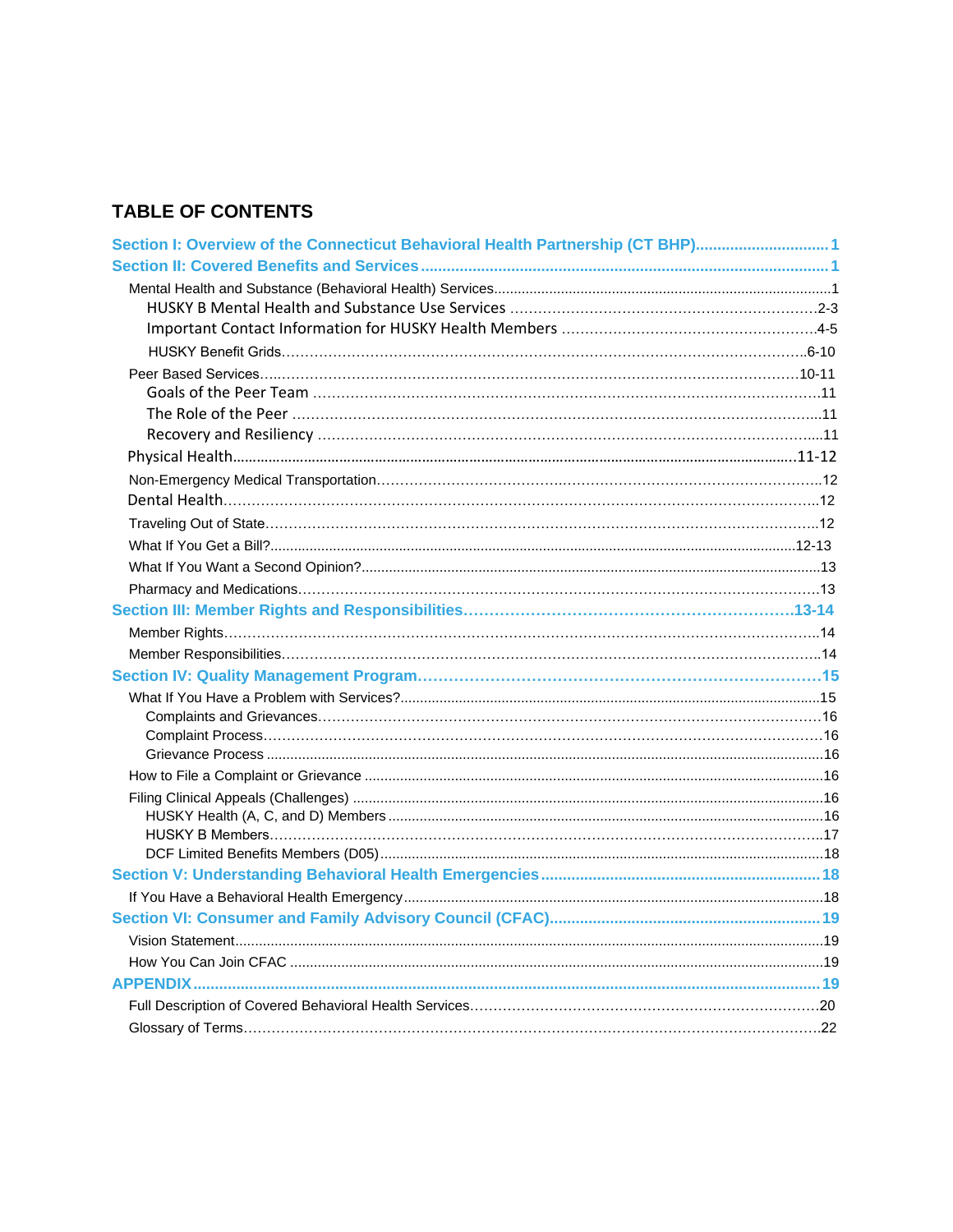# Section I: Overview of the Connecticut Behavioral Health Partnership (CT BHP)

The Connecticut Behavioral Health Partnership (CT BHP) is composed of the Connecticut Departments of Social Services (DSS), Mental Health and Addiction Services (DMHAS), and Children and Families (DCF). CT BHP contracted with Beacon Health Options, the Administrative Services Organization (ASO), to authorize and coordinate behavioral health services (mental health and addiction services) for HUSKY Health members in Connecticut.

To reach CT BHP:

- Call the Customer Service Department toll free at 877-552-8247.
- Hearing impaired, call 711 Relay Service to be connected to CT BHP.
- Call center is open Monday through Friday from 9 am to 7 pm.
- Clinical Care Managers are available 24 hours a day, 365 days a year for members.
- **■** If you do not speak English, a Customer Service Representative will connect you to a person who is able to speak your language.

### Section II: Covered Benefits and Services

# **MENTAL HEALTH AND SUBSTANCE (BEHAVIORAL HEALTH) SERVICES**

Covered benefits and services administered by the Connecticut Behavioral Health Partnership are available to members who are enrolled in HUSKY A, HUSKY B, HUSKY C, HUSKY D, and the Limited Benefit Services program through the Department of Children and Families (DCF). To find out if you or someone you know are eligible for any of these programs:

Call 855-805-4325, 711 Relay Service, or

Visit on line: [www.accesshealthct.com](http://www.accesshealthct.com/) (quickest way to get a decision).

The following is a sample of covered behavioral health benefits and services. Full descriptions are available in the Appendix at the end of this handbook:

- Psychiatric hospitalization
- Observation
- Substance Use Withdrawal Management (formally known as detoxification) Inpatient
- Partial Hospitalization Program (PHP)
- **Extended Day Treatment (EDT)**
- Crisis Stabilization Bed (CARES unit)
- **•** Psychiatric Residential Treatment Facility (PRTF)
- Residential Treatment Center for Children through DCF
- Adult Group Homes through DMHAS
- Child Group Homes through DCF
- Home-based Services for Ages 21 and under
- For Children in Congregate Care for DCF
- Case Management for Ages 19 and under
- Outpatient Services
- Intensive Outpatient Services (IOP)
- **Electro Convulsive Therapy (ECT)**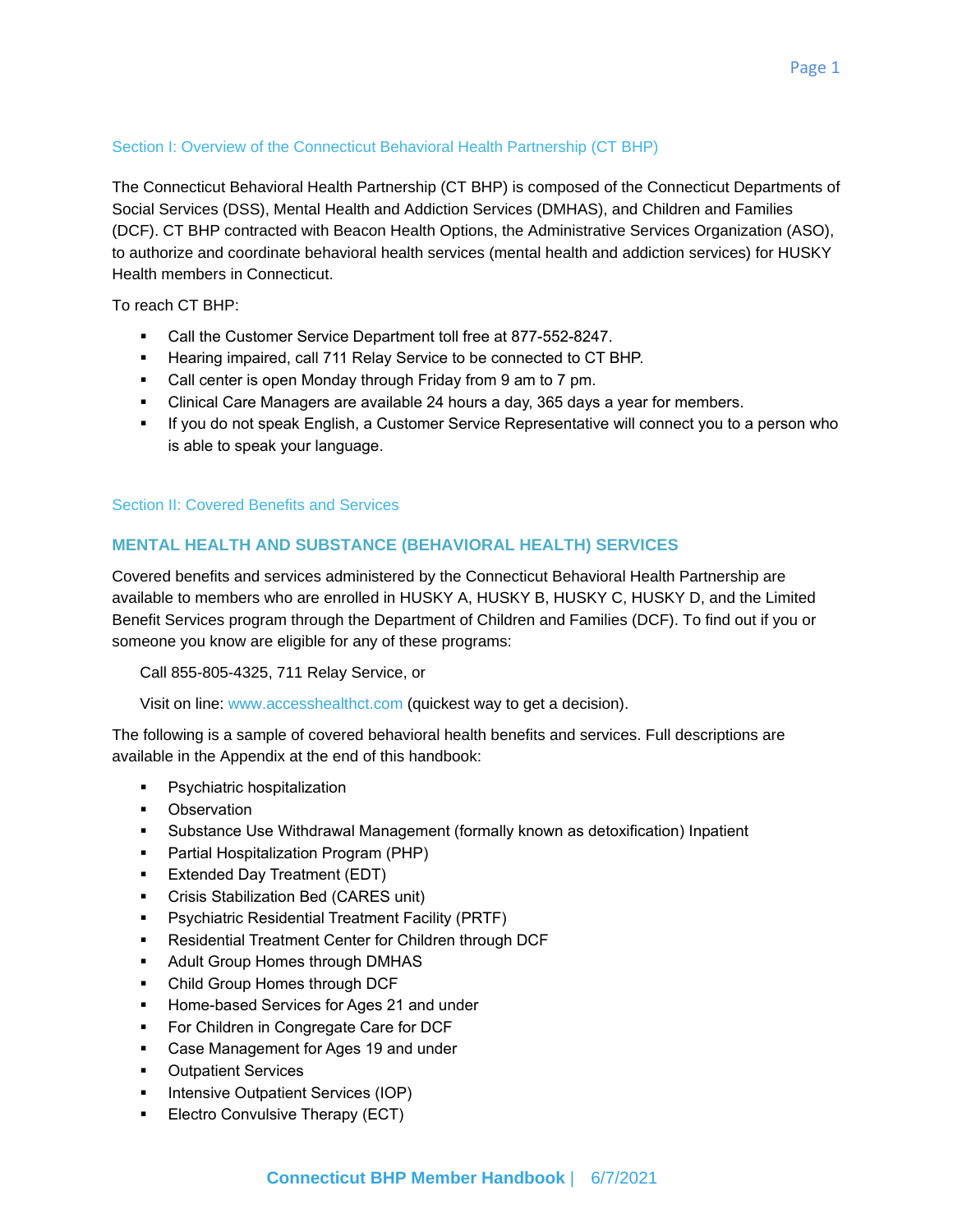- Methadone Maintenance
- Medication Assisted Treatment (MAT)
- **E** Ambulatory Withdrawal Management (formerly known as detoxification)
- Autism Spectrum Disorder Services (ASD)
- Psychological Testing, and
- Home Health Services for Behavioral Health Issues

You do not need a referral to get mental health or substance use services. Here are ways you can find a doctor or clinician:

- Visit our website, http://www.ctbhp.com
- Call the Connecticut Behavioral Health Partnership (CT BHP) at 877-552-8247. Someone will help you find a provider. If you are hearing impaired, you can call TTY at 711.

If you have HUSKY A, C or D, you do not have a copay. For HUSKY B, there are copays for nonpreventive services. If your child is part of HUSKY B, Band 2, there is a monthly premium.

| <b>Services</b>                                                                                            | <b>HUSKY B Pays</b>                                                                                                                                                                                                             | <b>Member Pays</b> |
|------------------------------------------------------------------------------------------------------------|---------------------------------------------------------------------------------------------------------------------------------------------------------------------------------------------------------------------------------|--------------------|
| <b>Mental Health</b><br>Inpatient                                                                          | 100%                                                                                                                                                                                                                            | No copay           |
| <b>Mental Health</b><br><b>Outpatient</b>                                                                  | 100%                                                                                                                                                                                                                            | No copay           |
| <b>Substance Use</b><br>Withdrawal<br><b>Management (formerly</b><br>known as detoxification)<br>Inpatient | 100%                                                                                                                                                                                                                            | No copay           |
| <b>Substance Use</b><br><b>Outpatient</b>                                                                  | 100%                                                                                                                                                                                                                            | No copay           |
| <b>Short- and Long-Term</b><br><b>Rehabilitation</b>                                                       | Covered services include home based and<br>community-based rehabilitation and<br>emergency mobile rehabilitation services.                                                                                                      | No copay           |
| <b>Home Health Care</b>                                                                                    | 100% Medication administration<br><b>Excludes: Custodial care, homemaker</b><br>care or care that may be provided in a<br>medical office, hospital or skilled<br>nursing facility and offered to the<br>member in such setting. | No copay           |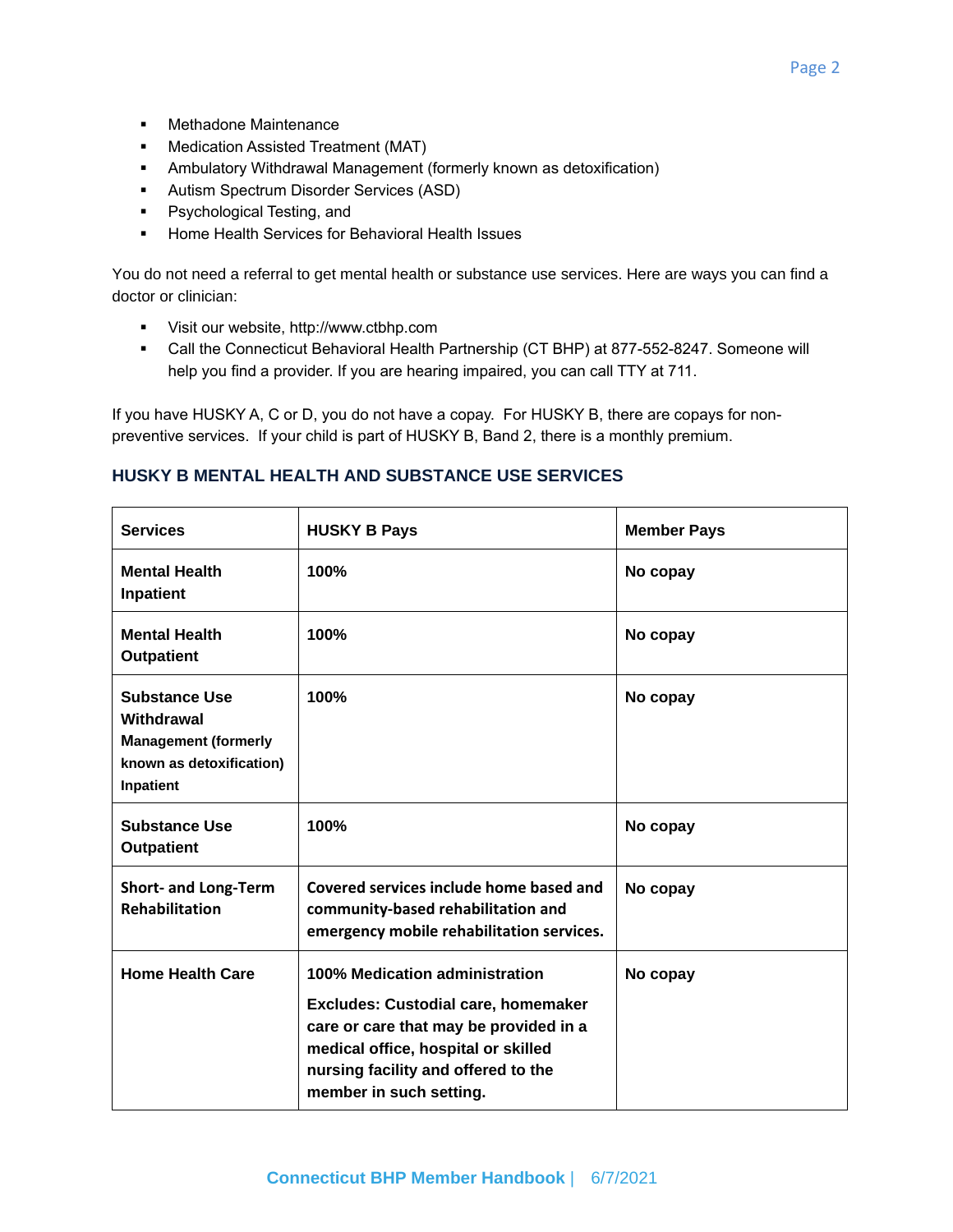| <b>Residential Services</b> | 100% Department of Children & Families<br>(DCF) residential treatment, crisis<br>stabilization, group home, shelter, safe<br>home, foster care, community housing<br>assistance, and transitional living. | No copay |
|-----------------------------|-----------------------------------------------------------------------------------------------------------------------------------------------------------------------------------------------------------|----------|
|-----------------------------|-----------------------------------------------------------------------------------------------------------------------------------------------------------------------------------------------------------|----------|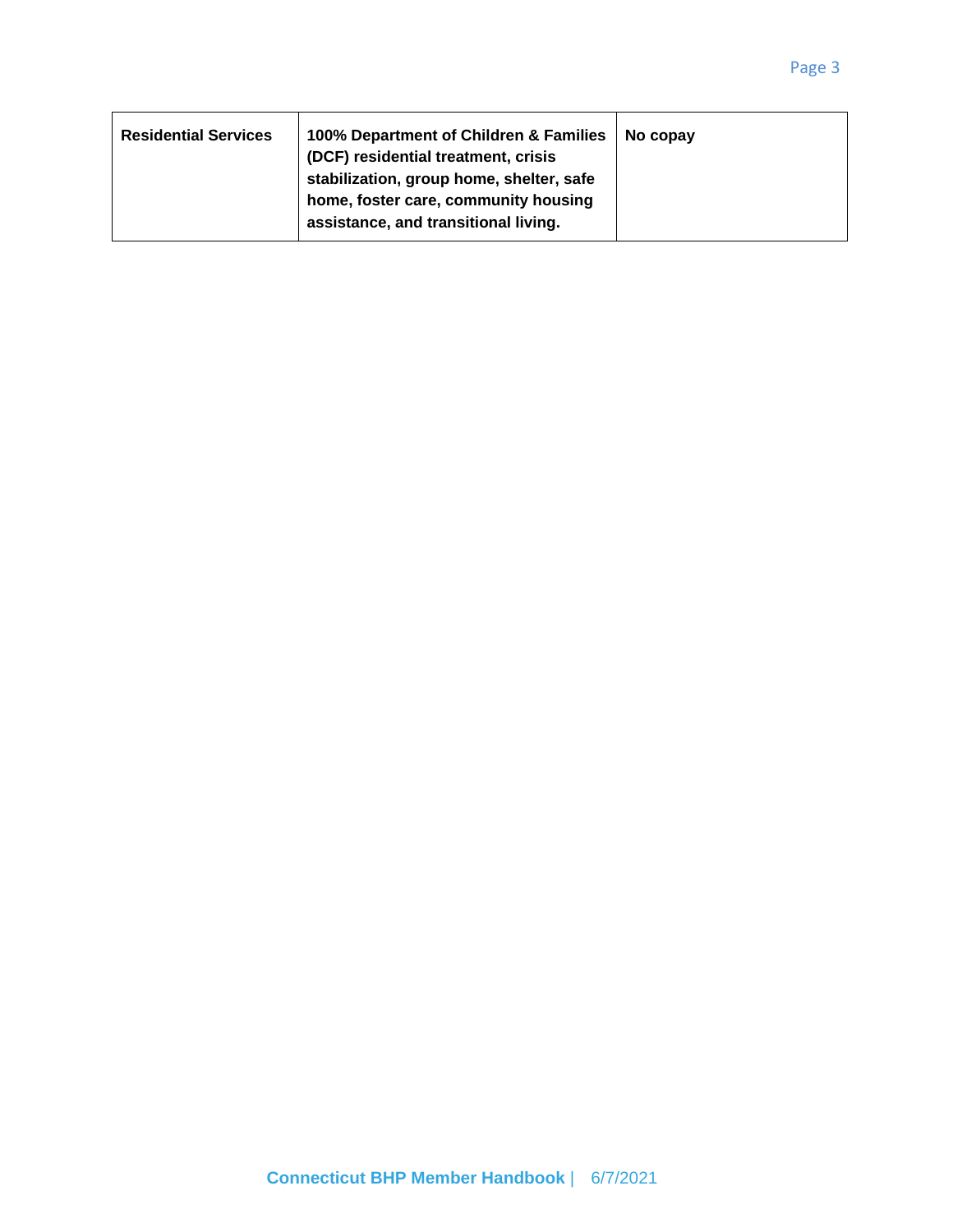| <b>IMPORTANT CONTACT INFORMATION FOR HUSKY HEALTH MEMBERS</b>        |                                                                                                                                                                                                                                                                                                                                                                                   |  |  |
|----------------------------------------------------------------------|-----------------------------------------------------------------------------------------------------------------------------------------------------------------------------------------------------------------------------------------------------------------------------------------------------------------------------------------------------------------------------------|--|--|
| <b>Mental Health</b><br>and Substance<br>(ab)Use<br><b>Treatment</b> | <b>Connecticut Behavioral Health Partnership. For information, covered</b><br>services, and finding providers: 877-552-8247 Hearing Impaired: 711  <br>Regular business hours: Mon-Fri 9:00 am to 7:00 pm, Crisis and Inpatient<br>Admissions: 24/7 Website: www.ctbhp.com                                                                                                        |  |  |
| <b>Services</b>                                                      | Behavioral Health Recovery Program: HUSKY D Residential and Recovery<br><b>Support Substance Use Treatment Services</b>                                                                                                                                                                                                                                                           |  |  |
|                                                                      | <b>Advanced Behavioral Health:</b>                                                                                                                                                                                                                                                                                                                                                |  |  |
|                                                                      | <b>Residential Clinical Services 800-606-3677</b>                                                                                                                                                                                                                                                                                                                                 |  |  |
|                                                                      | Recovery Support Program: 800-658-4472                                                                                                                                                                                                                                                                                                                                            |  |  |
| <b>Medical</b><br><b>Services</b>                                    | Community Health Network of CT. For information, covered services and<br>finding providers: 800-859-9889. Hearing Impaired: 711   Mon-Fri 8:00 am to<br>6:00 pm Website: www.chnct.org                                                                                                                                                                                            |  |  |
| <b>Dental Services</b>                                               | Dental Health Partnership/BeneCare. For information, covered services and<br>finding dentists: 855-283-3682. Hearing Impaired: 711   Mon-Fri 8:00 am to<br>5:00 pm Website: www.ctdhp.com                                                                                                                                                                                         |  |  |
| Pharmacy<br><b>Services</b>                                          | Client Assistance Center. For information: 866-409-8430 or 860-269-2031<br>Hearing Impaired: 711   Mon-Fri 8:00 am to 5:00 pm Website:<br>www.ctdssmap.com                                                                                                                                                                                                                        |  |  |
| <b>Transportation</b>                                                | For HUSKY A, HUSKY C & HUSKY D Members, Contact Veyo                                                                                                                                                                                                                                                                                                                              |  |  |
| to Health Care<br><b>Appointments</b>                                | 855-478-7350 Mon-Fri 7:00 am to 6:00 pm                                                                                                                                                                                                                                                                                                                                           |  |  |
|                                                                      | Website: www.ct.ridewithveyo.com                                                                                                                                                                                                                                                                                                                                                  |  |  |
| <b>Claims Member</b><br><b>Assistance/Bills</b>                      | <b>Gainwell Technologies - Client Assistance Member Claims/Billing Services:</b><br>866-409-8430 Hearing Impaired: 711   Mon-Fri 8:30 am to 5:00 pm Website:<br>www.ctdssmap.com                                                                                                                                                                                                  |  |  |
| <b>Vision Services</b>                                               | Community Health Network of CT. For information: 800-859-9889 Hearing<br>Impaired: 711   Mon-Fri 8:00 am to 6:00 pm Website: www.chnct.org                                                                                                                                                                                                                                        |  |  |
| <b>DSS Benefit</b><br>Center/ConneCT                                 | DSS Benefits Center. For information: 855-626-6632 Hearing Impaired: 800-<br>842-4524 or 711 to apply for HUSKY D and for all DSS benefits including<br>SNAP, TFA, Cash, State Supplement, Medicare Savings, Refugee Assistance,<br>HUSKY C application, renew & report changes to personal information and<br>interviews. Mon-Fri 7:30 am to 4:00 pm Website: www.connect.ct.gov |  |  |
| <b>DMHAS</b>                                                         | Department of Mental Health and Addiction Services: 860-418-7000 Hearing<br>Impaired: 711 Website: www.ct.gov/dmhas                                                                                                                                                                                                                                                               |  |  |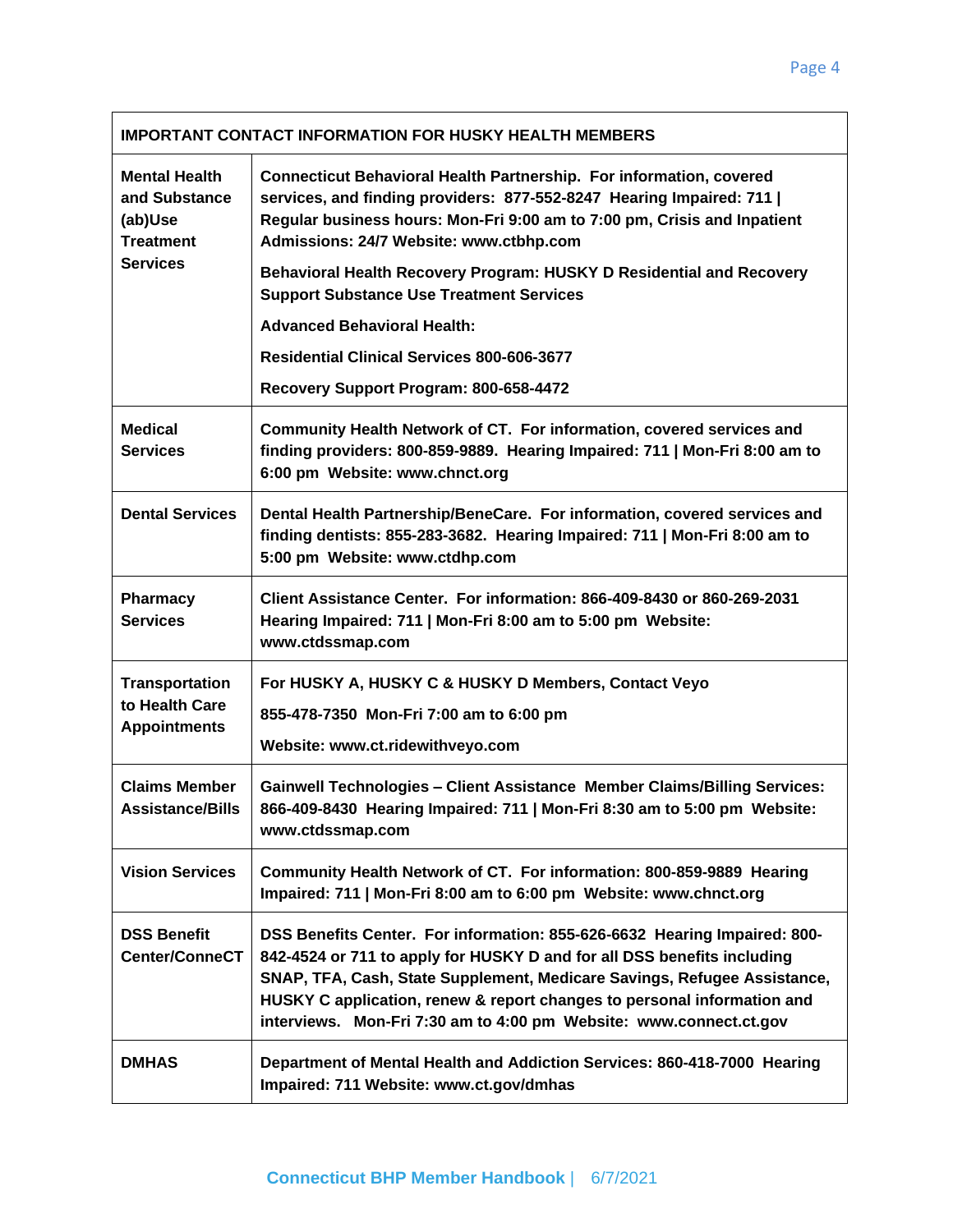| <b>DDS</b>                                                                                           | Department of Developmental Services Information: 866-737-0330 Hearing<br>Impaired: 711   Mon-Fri 8:00 am to 5:00 pm  Website: www.ct.gov/dds                                                                                                     |
|------------------------------------------------------------------------------------------------------|---------------------------------------------------------------------------------------------------------------------------------------------------------------------------------------------------------------------------------------------------|
| <b>SDE</b>                                                                                           | State Department of Education: 860-713-6910: https://portal.ct.gov/SDE<br>Bureau of Special Education: https://portal.ct.gov/SDE/Services/Special-<br><b>Education</b>                                                                            |
| <b>Medicare</b>                                                                                      | Customer Assistance: 800-633-4227 Hearing Impaired: 711   Website:<br>www.medicare.com                                                                                                                                                            |
| <b>Social Security</b>                                                                               | Social Security Administration Customer Assistance: 800-772-1213 Hearing<br>Impaired: 711   Website: www.socialsecurity.gov                                                                                                                       |
| <b>HUSKY Spend-</b><br>down                                                                          | Spend-down amount, expenses, expenses received & applied: 877-858-7012<br>Hearing Impaired: 711   Mon-Fri 8:30 am to 5:00 pm                                                                                                                      |
| <b>DCF Careline</b>                                                                                  | Department of Children & Families Careline: 800-842-2288 Hearing Impaired:<br>711   Website: www.ct.gov/DCF                                                                                                                                       |
| <b>Application for</b><br>health<br>insurance                                                        | AccessHealthCT for eligibility questions, apply, renew or report changes for<br>HUSKY A, B, and D: 855-805-4325. Hearing Impaired: 711   Mon-Fri 8:00 am to<br>4:00 pm (Hours extended during open enrollment) Website:<br>www.accesshealthct.com |
| <b>CONNECT Help</b><br><b>Desk</b>                                                                   | ConneCT MyAccount Password resets Mon-Fri 8:30 am to 5:00 pm<br>877-874-1612 Hearing Impaired: 711   Website: www.ct.gov/dss                                                                                                                      |
| <b>CONNECT EBT</b><br>(Gray card)                                                                    | For SNAP, TFA and other cash assistance 24 hours/day, 7 day a week: 888-<br>838-2666 Hearing Impaired: 711   Website: www.ct.gov/dss/ebt                                                                                                          |
| <b>CT DSS 1095B</b><br>Tax form                                                                      | Information Center: 844-503-6871 Hearing Impaired: 711   Mon-Fri 8:00 am to<br>5:00 pm Website: www.ct.gov/dss                                                                                                                                    |
| <b>HUSKY</b><br><b>Premium Billing</b>                                                               | For HUSKY B and Med-ConneCT premium billing related questions Mon-Fri<br>8:30 am to 5:00 pm: 1-800-656-6684 Hearing Impaired: 711                                                                                                                 |
| <b>To Renew for</b><br><b>DSS services:</b><br><b>SNAP, Cash</b><br>assistance and<br><b>HUSKY C</b> | On line www.ct.gov/dss/myaccountlogin when you have an on-line account<br>or completing the form and mailing, or going to DSS regional offices.                                                                                                   |

To learn more about the CT BHP, go to: **[www.ctbhp.com.](http://www.ctbhp.com/)**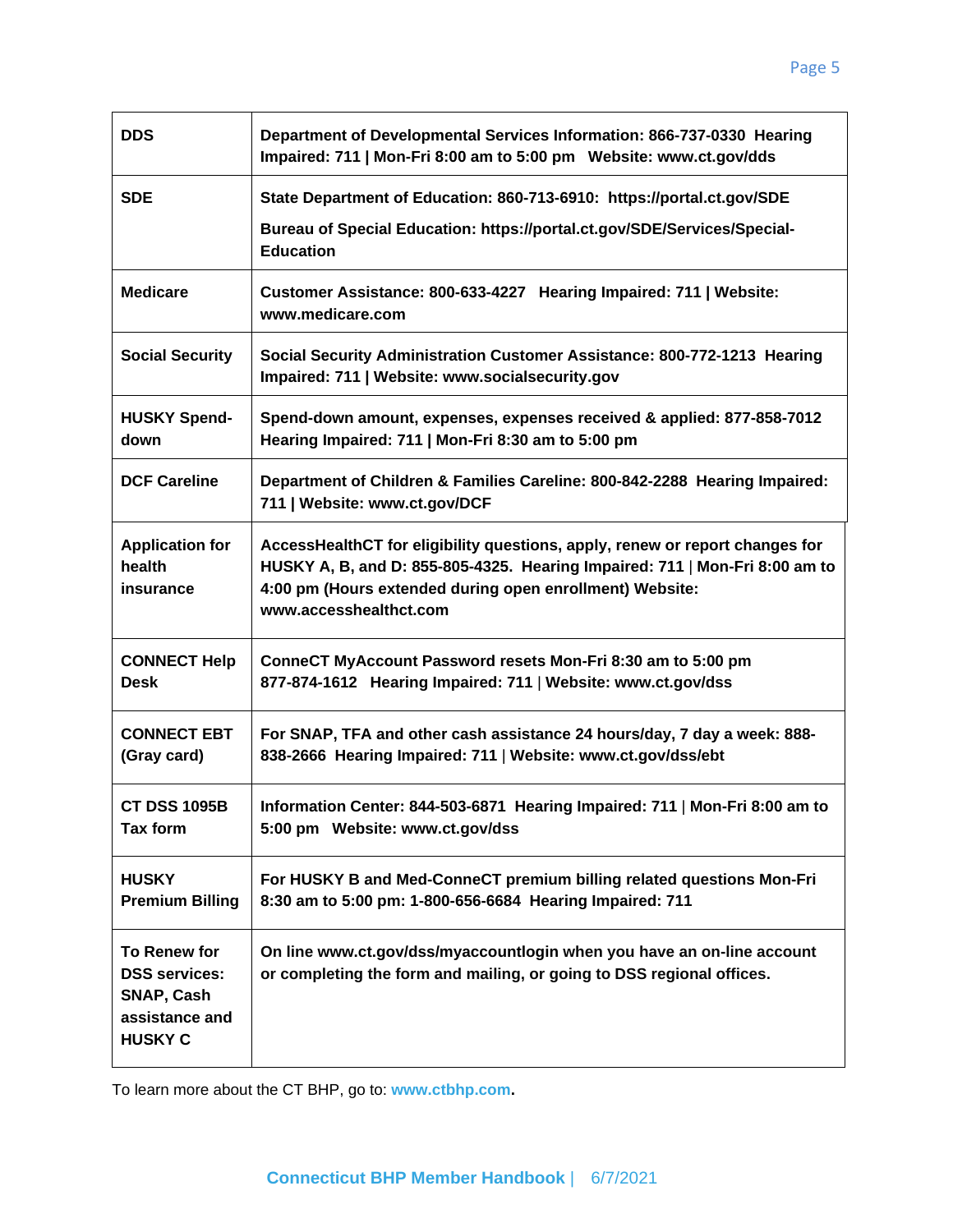| <b>HUSKY A, C &amp; D Covered</b>          | <b>HUSKY A, C &amp; D</b>                                                                   | *Is Prior                                    | <b>HUSKY</b>                      |
|--------------------------------------------|---------------------------------------------------------------------------------------------|----------------------------------------------|-----------------------------------|
| <b>Service</b>                             | <b>Limitations</b>                                                                          | <b>Authorization</b>                         | <b>Providers</b>                  |
|                                            |                                                                                             | <b>Required?</b>                             | <b>Who Offer This</b>             |
|                                            |                                                                                             |                                              | Care                              |
|                                            | Behavioral Health (Mental Health and Substance use disorder Treatment)                      |                                              |                                   |
| 1.877.552.8247                             | For more information: Contact Connecticut Behavioral Health Partnership at www.ctbhp.com or |                                              |                                   |
| <b>Emergency</b><br>$\bullet$              | In-state: Covered at a                                                                      | <b>No</b>                                    | Hospital                          |
| <b>Services</b>                            | <b>Hospital or Urgent Care</b>                                                              |                                              | emergency                         |
|                                            | Provider.<br>Out-of-state: Not covered                                                      |                                              | department within<br>the US or US |
|                                            | unless visit is medically                                                                   |                                              | territories                       |
|                                            | necessary AND the provider                                                                  |                                              |                                   |
|                                            | enrolls in HUSKY.                                                                           |                                              |                                   |
|                                            | Out-of-country: Emergency                                                                   |                                              |                                   |
|                                            | services are not covered<br>when received outside of                                        |                                              |                                   |
|                                            | the U.S. or U.S. territories.                                                               |                                              |                                   |
| <b>Outpatient Services</b><br>$\bullet$    | Covered when medically                                                                      | No                                           | Outpatient                        |
| for Mental Health                          | necessary                                                                                   |                                              | hospital, clinic or               |
| and/or Substance                           |                                                                                             | PA Required for<br><b>Initial Evaluation</b> | independent                       |
| <b>Use Disorder</b><br><b>Treatment</b>    |                                                                                             | Only                                         | practitioner                      |
| <b>Intensive</b><br>$\bullet$              | Covered when medically                                                                      | Yes                                          | Outpatient                        |
| <b>Outpatient</b>                          | necessary                                                                                   |                                              | hospital, or clinic               |
| Program, Partial                           |                                                                                             |                                              |                                   |
| Hospitalization                            |                                                                                             |                                              |                                   |
| <b>Programs and</b><br><b>Extended Day</b> |                                                                                             |                                              |                                   |
| <b>Treatment</b>                           |                                                                                             |                                              |                                   |
| <b>Case Management</b><br>$\bullet$        | Covered when medically                                                                      | Yes, for more than                           | Outpatient                        |
|                                            | necessary for individuals 18<br>and under                                                   | 12 sessions in a                             | hospital, clinic or               |
|                                            |                                                                                             | year                                         | independent<br>practitioner       |
| Pharmacy                                   | Covered when medically                                                                      | Yes                                          | Outpatient                        |
| <b>Spravato</b>                            | necessary                                                                                   |                                              | hospital or clinic                |
| Electroconvulsive<br>$\bullet$             | Covered when medically                                                                      | $No$ – effective                             | Medical Doctor or                 |
| <b>Therapy</b>                             | necessary                                                                                   | 1/1/21                                       | Hospital/Facility<br>who performs |
|                                            |                                                                                             |                                              | Electroconvulsive                 |
|                                            |                                                                                             |                                              | Therapy                           |
| <b>Transcranial</b><br>$\bullet$           | Covered when medically                                                                      | <b>No</b>                                    | <b>Medical Doctor or</b>          |
| magnetic                                   | necessary for the treatment                                                                 |                                              | Hospital/Facility                 |
| stimulation (TMS)                          | of depression                                                                               |                                              | who performs<br><b>TMS</b>        |
| <b>Methadone</b><br>$\bullet$              | Covered when medically                                                                      | Yes                                          | Methadone                         |
| <b>Maintenance</b>                         | necessary                                                                                   |                                              | Maintenance                       |
|                                            |                                                                                             |                                              | Clinic                            |
|                                            |                                                                                             |                                              |                                   |
|                                            |                                                                                             |                                              |                                   |
|                                            |                                                                                             |                                              |                                   |
|                                            |                                                                                             |                                              |                                   |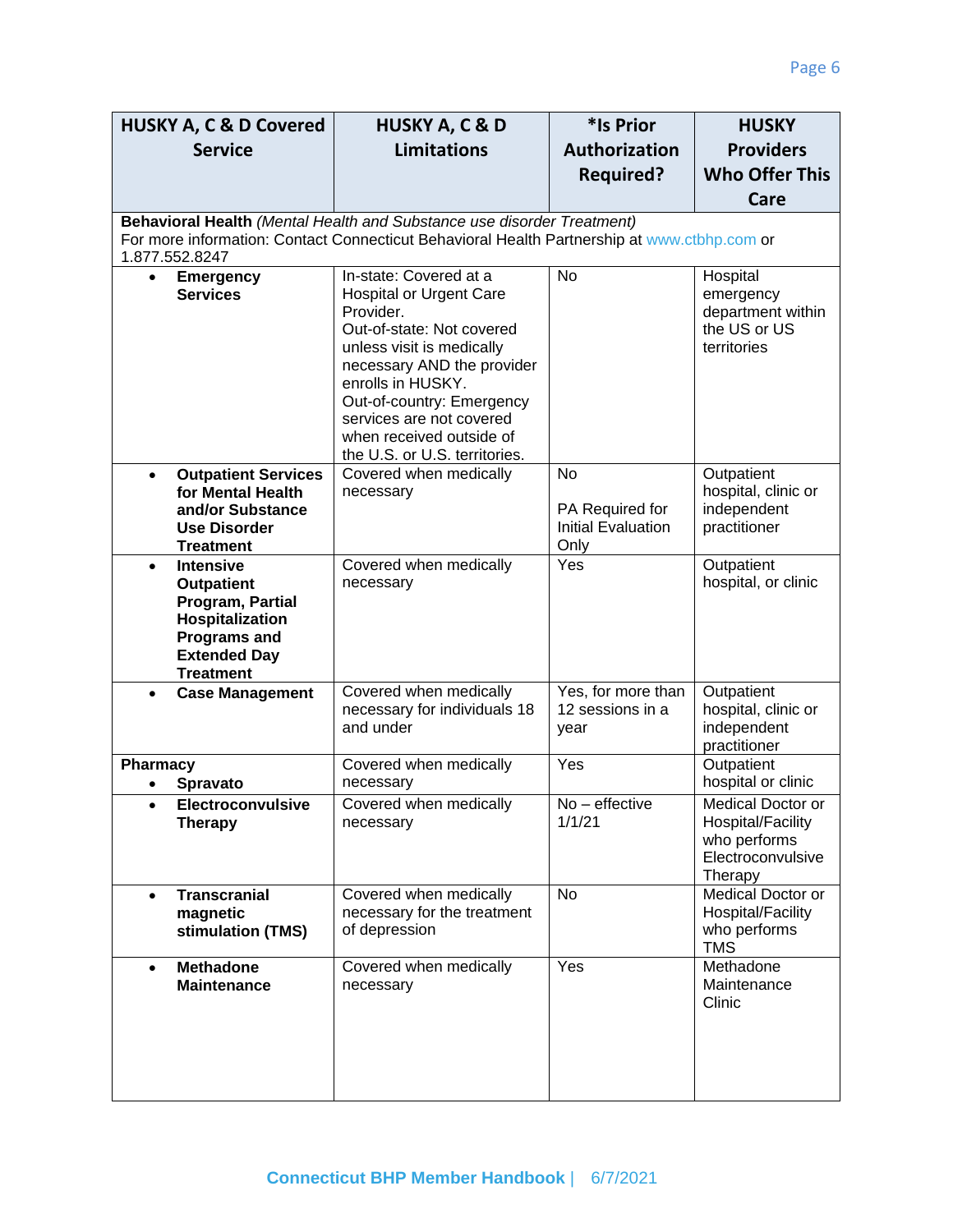|           | <b>HUSKY A, C &amp; D Covered</b>                                                                                                                                                                                                                                                                                                                          | HUSKY A, C & D                                                                                                                                                           | *Is Prior                                           | <b>HUSKY</b>                                                                         |
|-----------|------------------------------------------------------------------------------------------------------------------------------------------------------------------------------------------------------------------------------------------------------------------------------------------------------------------------------------------------------------|--------------------------------------------------------------------------------------------------------------------------------------------------------------------------|-----------------------------------------------------|--------------------------------------------------------------------------------------|
|           | <b>Service</b>                                                                                                                                                                                                                                                                                                                                             | Limitations                                                                                                                                                              | Authorization<br><b>Required?</b>                   | <b>Providers</b><br><b>Who Offer This</b><br>Care                                    |
| $\bullet$ | <b>Ambulatory</b><br><b>Withdrawal</b><br><b>Management</b><br>(formerly known as<br>detoxification)                                                                                                                                                                                                                                                       | Covered when medically<br>necessary, limit of 90<br>sessions per episode of<br>care                                                                                      | Yes,                                                | Alcohol & Drug<br><b>Treatment Center</b>                                            |
| $\bullet$ | <b>Psychological and</b><br>Neuropsychological<br><b>Testing</b>                                                                                                                                                                                                                                                                                           | Covered when medically<br>necessary                                                                                                                                      | Yes                                                 | Outpatient<br>hospital, clinic or<br>independent<br>practitioner                     |
| $\bullet$ | <b>Observation</b><br><b>Services</b>                                                                                                                                                                                                                                                                                                                      |                                                                                                                                                                          | No                                                  | General Hospital-<br>Psychiatric Unit or<br>Psychiatric<br>Hospital                  |
| $\bullet$ | <b>Inpatient Services</b><br>for Mental Health<br>and/or Substance<br><b>Use Disorder</b><br><b>Treatment (Includes</b><br><b>State Inpatient</b><br><b>Hospital, Inpatient</b><br><b>Hospital, Inpatient -</b><br><b>Withdrawal</b><br><b>Management</b><br>(formerly known as<br>detoxification)<br><b>Hospital, Crisis</b><br><b>Stabilization Bed)</b> | Covered when medically<br>necessary, exception 21 -<br>64 years old for State<br>Inpatient<br>Crisis stabilization up to age<br>21                                       | Yes                                                 | General Hospital-<br>Psychiatric Unit or<br>Psychiatric<br>Hospital                  |
| $\bullet$ | Inpatient<br>Withdrawal<br><b>Management</b><br>(formerly known as<br>detoxification)<br><b>Freestanding</b>                                                                                                                                                                                                                                               | Covered when medically<br>necessary in state,<br>exception out of state in a<br>facility with more than 16<br>beds for 21-64 years olds                                  | Yes                                                 | Alcohol & Drug<br><b>Treatment Center</b>                                            |
| $\bullet$ | <b>Residential</b><br><b>Rehabilitation</b>                                                                                                                                                                                                                                                                                                                | Covered when medically<br>necessary for HUSKY<br>A/Family Single only<br><b>HUSKY D must contact</b><br><b>Advanced Behavioral Health</b><br>(800-606-3677) for approval |                                                     | Alcohol & Drug<br><b>Treatment Center</b>                                            |
| $\bullet$ | <b>Intermediate</b><br><b>Duration Acute</b><br><b>Psychiatric</b><br>Inpatient                                                                                                                                                                                                                                                                            | Covered when medically<br>necessary for those over 18<br>years old. Requires<br>DMHAS prior approval                                                                     | Yes - St Vincent's<br><b>Medical Center</b><br>only | General Hospital<br>- Psychiatric Unit<br>or Psychiatric<br>Hospital                 |
| $\bullet$ | <b>PRTF-Psychiatric</b><br><b>Residential</b><br><b>Treatment</b>                                                                                                                                                                                                                                                                                          | Covered when medically<br>necessary for those up to 21                                                                                                                   | Yes                                                 | Psychiatric<br>Residential<br><b>Treatment Facility</b>                              |
| $\bullet$ | <b>Residential</b><br><b>Treatment (Includes</b><br><b>Residential and</b><br><b>Group Homes)</b>                                                                                                                                                                                                                                                          | DCF or Voluntary<br>Involvement Only - up to<br>age 21 only                                                                                                              | Yes                                                 | <b>Child Residential</b><br>Treatment<br><b>Facilities and</b><br><b>Group Homes</b> |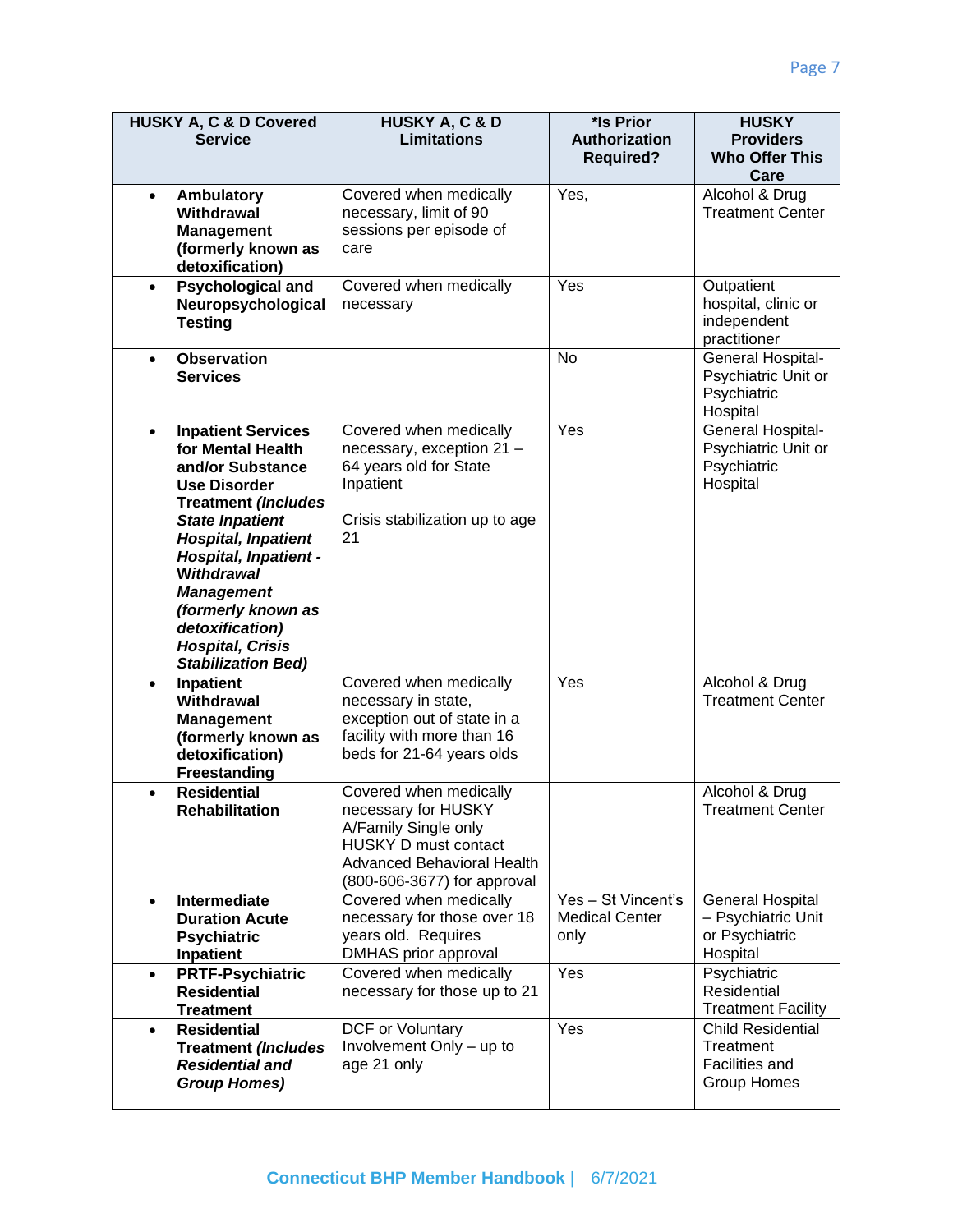| <b>HUSKY A, C &amp; D Covered</b><br><b>Service</b>                                                                                                                                                     | HUSKY A, C & D<br>Limitations                                                                                                                | *Is Prior<br>Authorization<br><b>Required?</b>                                                       | <b>HUSKY</b><br><b>Providers</b><br><b>Who Offer This</b><br>Care |
|---------------------------------------------------------------------------------------------------------------------------------------------------------------------------------------------------------|----------------------------------------------------------------------------------------------------------------------------------------------|------------------------------------------------------------------------------------------------------|-------------------------------------------------------------------|
| <b>Home Based Services</b><br><b>IICAPS, MST,</b><br><b>MDFT, FFT</b>                                                                                                                                   | Home based behavioral<br>health services covered for<br>those up to age 21.                                                                  | Yes                                                                                                  | <b>Outpatient Clinics</b>                                         |
| <b>Autism Spectrum Disorder</b><br><b>Services</b><br><b>Diagnostic</b><br><b>Evaluation</b><br><b>Behavioral</b><br><b>Assessment</b><br><b>Service Delivery</b><br>(ABA in home)<br><b>ASD Groups</b> | Covered when medically<br>necessary for those up to 21                                                                                       | Yes                                                                                                  | Outpatient<br>hospital, clinic or<br>independent<br>practitioner  |
| <b>Home Health Care</b><br><b>Skilled Nursing</b><br><b>Visits</b><br>Home health Aide<br>services                                                                                                      | Covered when medically<br>necessary<br>Covered when medically<br>necessary. Custodial or<br>homemaker/companion<br>services are not covered. | Yes for more than<br>2 nursing visits<br>per calendar<br>weeks<br>Yes for more than<br>14 hours/week | Home Health<br>Care Agency                                        |
| <b>EPSDT</b>                                                                                                                                                                                            | All EPSDT services require<br>a single case agreement for<br>those up to age 21                                                              | Yes                                                                                                  | Outpatient<br>hospital, clinic, or<br>independent<br>practitioner |

| <b>HUSKY B Covered Services</b>                                                                                                                                                                | <b>HUSKY B Limitations</b>                                                                                                                                                                                                                                                                                               | *Is Prior<br><b>Authorization</b><br><b>Required?</b> | <b>HUSKY</b><br><b>Providers</b><br><b>Who Offer This</b><br>Care         |
|------------------------------------------------------------------------------------------------------------------------------------------------------------------------------------------------|--------------------------------------------------------------------------------------------------------------------------------------------------------------------------------------------------------------------------------------------------------------------------------------------------------------------------|-------------------------------------------------------|---------------------------------------------------------------------------|
| <b>Behavioral Health</b> (Mental Health and Substance use disorder Treatment)<br>For more information: Contact Connecticut Behavioral Health Partnership at www.ctbhp.com or<br>1.877.552.8247 |                                                                                                                                                                                                                                                                                                                          |                                                       |                                                                           |
| <b>Emergency Services</b>                                                                                                                                                                      | In-state: Covered at a<br><b>Hospital or Urgent</b><br>Care<br>Provider.<br>Out-of-state: Not<br>covered unless visit is<br>medically necessary<br>AND the provider<br>enrolls in HUSKY.<br>Out-of-country:<br><b>Emergency services</b><br>are not covered when<br>received outside of the<br>U.S. or U.S. territories. | <b>No</b>                                             | Hospital<br>emergency<br>department<br>within the US or<br>US territories |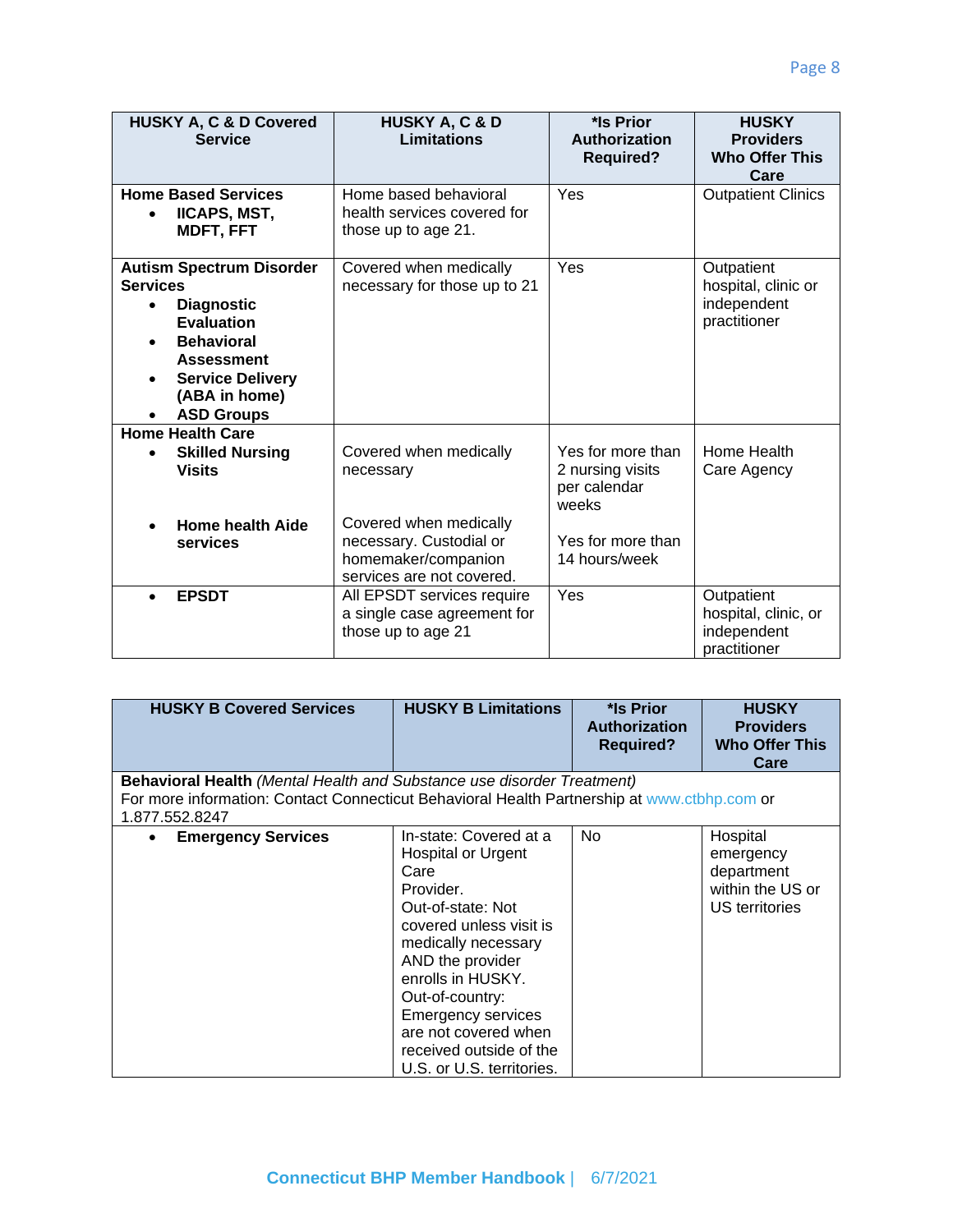| $\bullet$ | <b>Outpatient Services for</b><br><b>Mental Health and/or</b><br><b>Substance Use Disorder</b><br><b>Treatment</b>                                                                                                                                                                                                               | Covered when<br>medically necessary                                                 | <b>No</b><br>PA Required for<br>Initial<br>Evaluation only | Outpatient<br>hospital, clinic or<br>independent<br>practitioner                                 |
|-----------|----------------------------------------------------------------------------------------------------------------------------------------------------------------------------------------------------------------------------------------------------------------------------------------------------------------------------------|-------------------------------------------------------------------------------------|------------------------------------------------------------|--------------------------------------------------------------------------------------------------|
| $\bullet$ | <b>Intensive Outpatient</b><br>Program, Partial<br><b>Hospitalization Programs</b><br>and Extended Day<br><b>Treatment</b>                                                                                                                                                                                                       | Covered when<br>medically necessary                                                 | Yes                                                        | Outpatient<br>hospital, or clinic                                                                |
| $\bullet$ | <b>Case Management</b>                                                                                                                                                                                                                                                                                                           | Covered when<br>medically necessary for<br>individuals 18 and<br>under              | Yes for more<br>than 12<br>sessions in a<br>vear           | Outpatient<br>hospital, clinic or<br>independent<br>practitioner                                 |
| Pharmacy  | Spravato                                                                                                                                                                                                                                                                                                                         | Covered when<br>medically necessary                                                 | Yes                                                        | Outpatient<br>hospital or clinic                                                                 |
|           | <b>Electroconvulsive Therapy</b>                                                                                                                                                                                                                                                                                                 | Covered when<br>medically necessary                                                 | No - effective<br>1/1/21                                   | <b>Medical Doctor</b><br>or<br>Hospital/Facility<br>who performs<br>Electroconvulsive<br>Therapy |
| $\bullet$ | <b>Transcranial magnetic</b><br>stimulation (TMS)                                                                                                                                                                                                                                                                                | Covered when<br>medically necessary for<br>the treatment of<br>depression           | <b>No</b>                                                  | <b>Medical Doctor</b><br>or<br>Hospital/Facility<br>who performs<br><b>TMS</b>                   |
| $\bullet$ | <b>Methadone Maintenance</b>                                                                                                                                                                                                                                                                                                     | Covered when<br>medically necessary                                                 | Yes                                                        | Methadone<br>Maintenance<br>Clinic                                                               |
| $\bullet$ | <b>Ambulatory Withdrawal</b><br><b>Management (formerly</b><br>known as detoxification)                                                                                                                                                                                                                                          | Covered when<br>medically necessary,<br>limit of 90 sessions per<br>episode of care | Yes,                                                       | Alcohol & Drug<br>Treatment<br>Center                                                            |
| $\bullet$ | <b>Psychological and</b><br>Neuropsychological<br><b>Testing</b>                                                                                                                                                                                                                                                                 | Covered when<br>medically necessary                                                 | Yes                                                        | Outpatient<br>hospital, clinic or<br>independent<br>practitioner                                 |
| $\bullet$ | <b>Observation Services</b>                                                                                                                                                                                                                                                                                                      |                                                                                     | No                                                         | <b>General Hospital-</b><br>Psychiatric Unit<br>or Psychiatric<br>Hospital                       |
| $\bullet$ | <b>Inpatient Services for</b><br><b>Mental Health and/or</b><br><b>Substance Use Disorder</b><br><b>Treatment (Includes State</b><br><b>Inpatient Hospital, Inpatient</b><br><b>Hospital, Inpatient</b><br><b>Withdrawal Management</b><br>(formerly known as<br>detoxification) - Hospital,<br><b>Crisis Stabilization Bed)</b> | Covered when<br>medically necessary                                                 | Yes                                                        | General Hospital-<br><b>Psychiatric Unit</b><br>or Psychiatric<br>Hospital                       |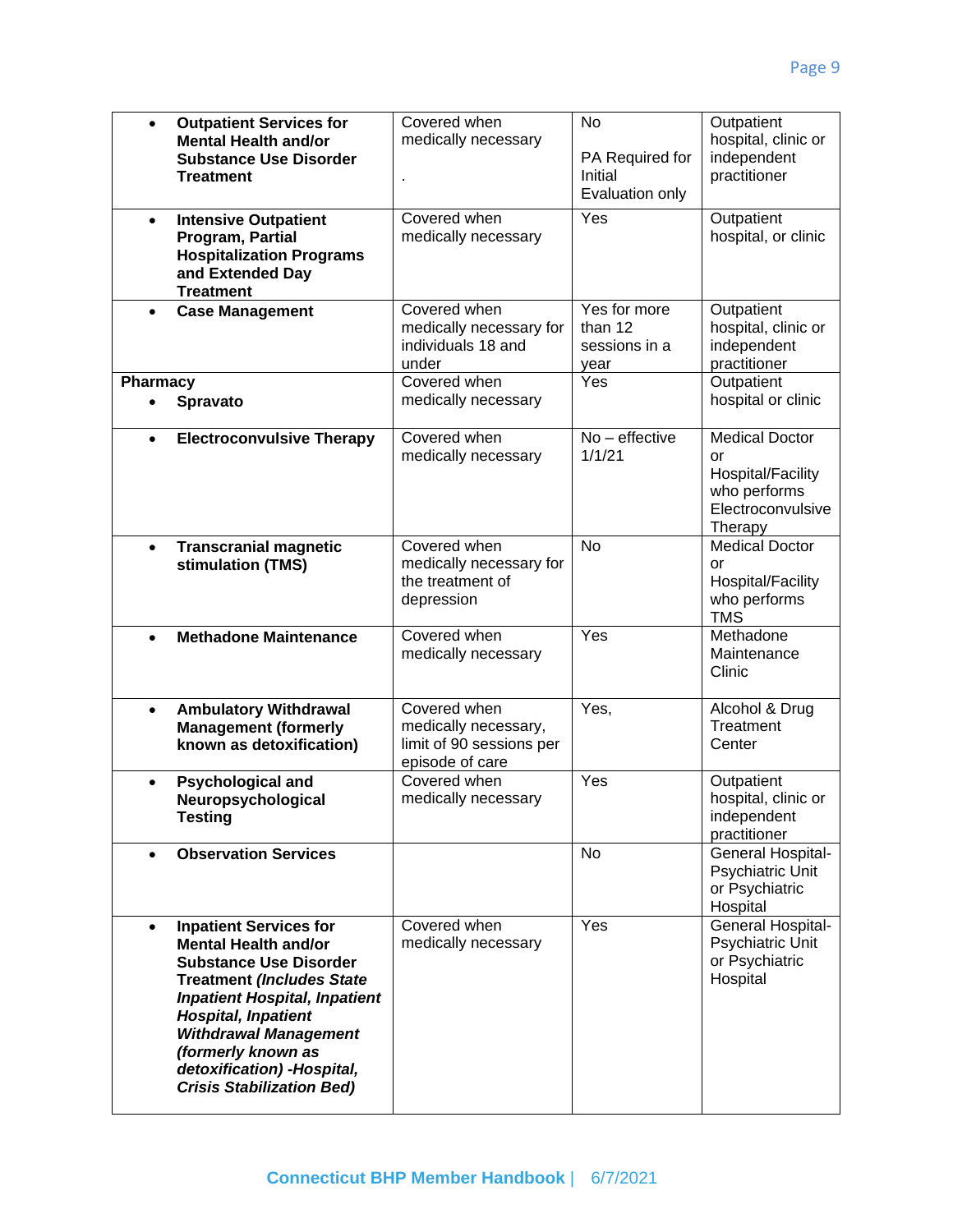| <b>HUSKY B Covered Services</b>                                                                                                                                                                                                                                       | <b>HUSKY B Limitations</b>                                                                                  | *Is Prior<br><b>Authorization</b><br><b>Required?</b>          | <b>HUSKY</b><br><b>Providers</b><br><b>Who Offer This</b><br><b>Care</b>      |
|-----------------------------------------------------------------------------------------------------------------------------------------------------------------------------------------------------------------------------------------------------------------------|-------------------------------------------------------------------------------------------------------------|----------------------------------------------------------------|-------------------------------------------------------------------------------|
| <b>Inpatient Services for</b><br>$\bullet$<br><b>Substance Use Disorder</b><br><b>Treatment (Includes</b><br><b>Inpatient Withdrawal</b><br><b>Management (formerly</b><br>known as detoxification)-<br><b>Freestanding and</b><br><b>Residential Rehabilitation)</b> | Covered when<br>medically necessary                                                                         | Yes                                                            | Alcohol & Drug<br>Treatment<br>Center                                         |
| <b>PRTF-Psychiatric</b><br>$\bullet$<br><b>Residential Treatment</b>                                                                                                                                                                                                  | Covered when<br>medically necessary for<br>those up to 21                                                   | Yes                                                            | Psychiatric<br>Residential<br>Treatment<br>Facility                           |
| <b>Residential Treatment</b><br>$\bullet$<br>(Includes Residential and<br><b>Group Homes)</b>                                                                                                                                                                         | DCF or Voluntary<br>Involvement Only                                                                        | Yes                                                            | <b>Child Residential</b><br>Treatment<br>Facilities and<br><b>Group Homes</b> |
| <b>Home Based Services</b><br>IICAPS, MST, MDFT, FFT<br>$\bullet$                                                                                                                                                                                                     | Home based<br>behavioral health<br>services covered for<br>those up to age 21.                              | $\overline{Yes}$                                               | Outpatient<br>Clinics                                                         |
| <b>Home Health Care</b>                                                                                                                                                                                                                                               |                                                                                                             |                                                                |                                                                               |
| <b>Skilled Nursing Visits</b><br>$\bullet$                                                                                                                                                                                                                            | Covered when<br>medically necessary                                                                         | Yes for more<br>than 2 nursing<br>visits per<br>calendar weeks | Home Health<br>Care Agency                                                    |
| <b>Home health Aide services</b>                                                                                                                                                                                                                                      | Covered when<br>medically necessary.<br>Custodial or<br>homemaker/companion<br>services are not<br>covered. | Yes for more<br>than 14<br>hours/week                          |                                                                               |
| <b>EPSDT</b>                                                                                                                                                                                                                                                          | All EPSDT services<br>require a single case<br>agreement for those up<br>to age 21                          | Yes                                                            | Outpatient<br>hospital, clinic or<br>independent<br>practitioner              |

# **PEER BASED SERVICES**

Peer Specialists are an important part of the care continuum. They provide hope that recovery is possible. Studies show talking to a person who has had similar experiences can be helpful to individuals on their path to recovery. Peer Specialists are highly trained and certified adults with lived experience from a behavioral health and/or substance use disorder who provide education, outreach, and other types of services to HUSKY enrolled individuals. They support engagement in treatment, help navigate the service system, and assist individuals with identifying natural supports. Peer Specialists may also be parents of children who have experience with the children's behavioral health system and provide supports to parents or guardians with connecting their children with resources. Beacon Health Options implements an extensive training program in coordination with advocacy agencies to build additional leadership and mentoring skills amongst the Peer Specialist staff.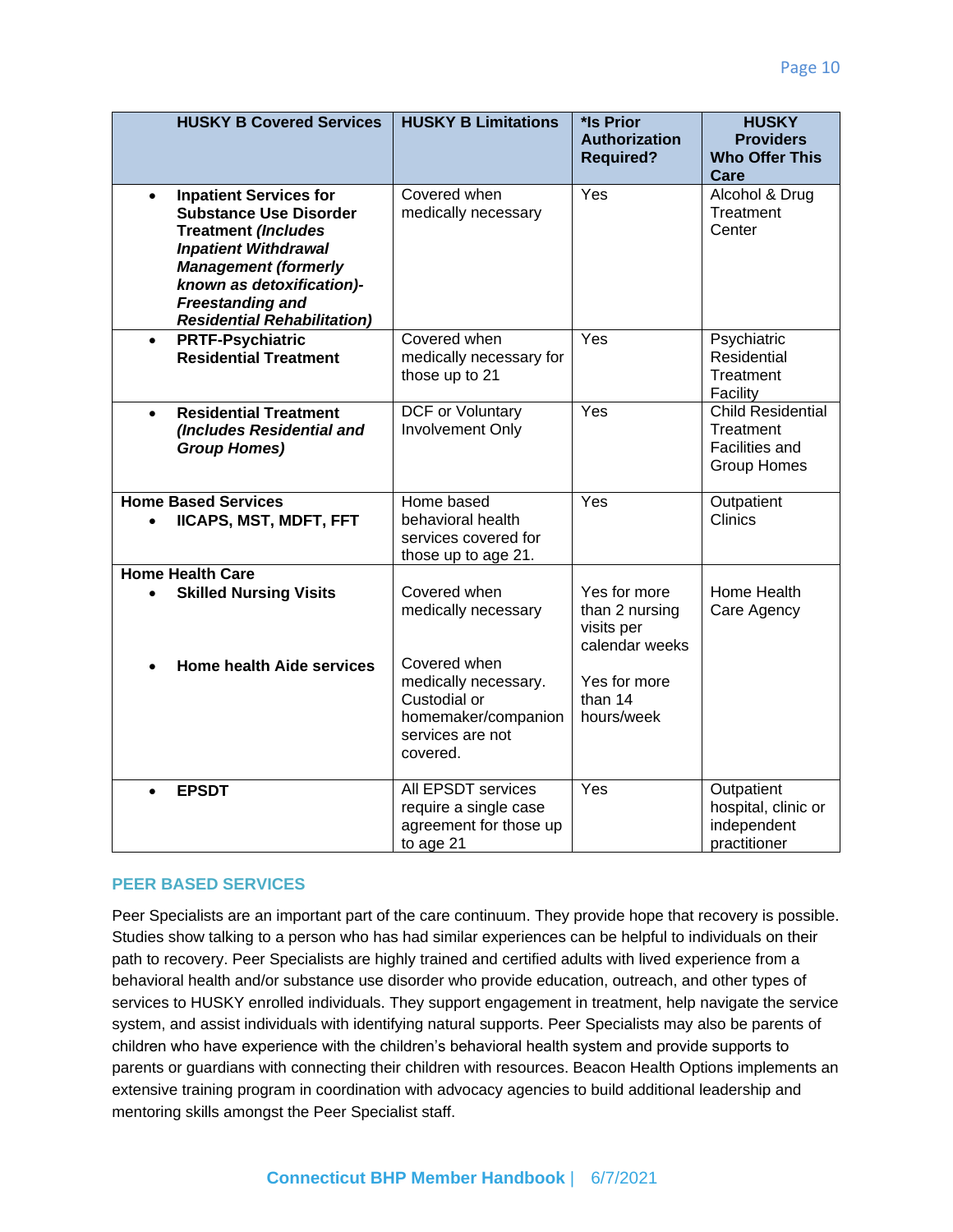### **GOALS OF THE PEER SPECIALIST TEAM**

- Provide training and assistance for behavioral health and substance use initiatives
- **■** Improve treatment outcomes by empowering individuals with improving treatment engagement
- Normalize the recovery process for individuals and families
- Provide support navigating the treatment and community support systems
- Support a community of non-traditional services
- Lend their voice to the recovery network in Connecticut
- Reduce stigma of experiencing behavioral health and substance use challenges

### **THE ROLE OF THE PEER SPECIALIST**

- **•** Provide support and encouragement from the perspective of someone who has lived with a similar experience
- **Encourage individuals to focus on their strengths and abilities for long range health and wellness**
- **Promote skill development and support individuals in achieving their recovery goals**
- Support active participation in the treatment process
- Support the individuals as a mentor and sharing of their recovery journey
- **•** Provide a safe environment for the individual to practice behaviors that will support their recovery
- **EXECT** Support the individual's goals and their self-directed recovery journey.
- Support families with maintaining children in their homes.
- **•** Promote recovery and resiliency by providing outreach services while serving as a role model/mentor
- **EXECT** Support children and families who need assistance in accessing services or engaging in treatment
- Coordinate educational efforts for families, schools, faith-based communities, social and medical health care providers
- Provide training for providers, adult members, families, and community collaborative groups, and
- Work with community collaborative groups and advocacy agencies to support family and community-based resources that are culturally competent, and which embrace and promote the principles of recovery and resiliency

### **RECOVERY AND RESILIENCY**

The ASO includes Peer Specialists in an array of services offered directly to, or on behalf of, HUSKY members. They are embedded within the CT BHP and ensure recovery and resiliency are not only supported, but encouraged, from outreach to outcomes. Peer Specialists understand that there are multiple pathways to recovery.

### **PHYSICAL HEALTH**

HUSKY Health members receive general medical care through Community Health Network of Connecticut (CHN CT). CHN CT is the Administrative Services Organization (ASO) responsible for physical health services, primary care & preventive services, hospital medical emergency services, as well as supplemental services such as laboratory, radiology, and durable medical equipment as needed for all HUSKY Health members.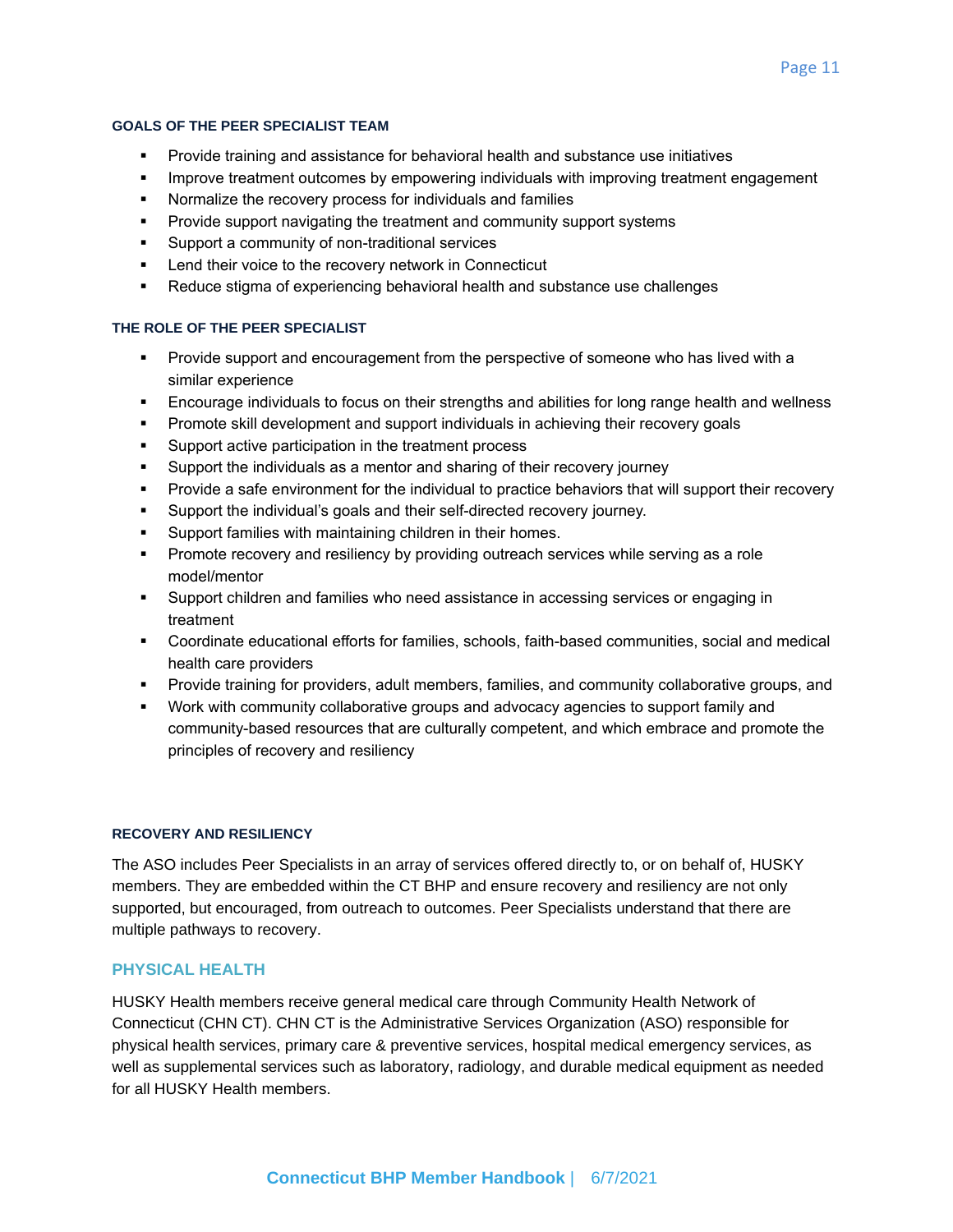- Children, parents or caretakers of minor children, pregnant women and adults under 65 without dependent children can apply or renew health coverage at 855-805-4325. Individuals who are deaf or hearing impaired can call 711 to be connected to CT BHP or on line: [www.accesshealthct.com](http://www.accesshealthct.com/) (quickest way),
- Households and individuals who are 65 and older, blind or with disability and wish to apply for, or renew Medicaid (HUSKY C) or Medicaid for Employees with Disabilities (MED-Connect). To apply for or renew SNAP (food stamps) and/or cash assistance, apply online at [www.connect.ct.gov,](http://www.connect.ct.gov/) under "Apply for Benefits" or at a DSS office.

### **NON-EMERGENCY MEDICAL TRANSPORTATION**

- HUSKY A, HUSKY C, and HUSKY D members may contact Veyo at: 855-478-7350 to learn how to schedule non-emergency transportation rides to and from medical, dental and mental health appointments. Appointments need to be scheduled two days ahead. Members can also make a reservation on-line at www.ct.ridewithveyo.
- **EXECT:** HUSKY B members are not covered for non-emergency transportation.

If you are having a problem getting a ride to your appointment after calling the transportation company, please call the CT BHP Member Service line at 877-552-8247.

Visit their website at<https://ct.ridewithveyo.com/>

### **DENTAL HEALTH**

The Connecticut Dental Health Partnership (CTDHP) is part of the HUSKY Health program. Specifically, the CTDHP provides management and customer service for the dental benefits portion of HUSKY Health. Orthodontic services are provided only to members under age 21.

The CTDHP will help eligible members locate a participating network dentist or dental specialist, provide appointment scheduling assistance for families, offer translation assistance and help with the coordination of transportation to and from dental appointments, including locating a dental office that will work with individuals with special healthcare needs or require ADA accommodations. For more information, contact the CTDHP Customer Service Representatives at 1-866-420-2924 or visit www.ctdhp.com.

### **TRAVELING OUT OF STATE**

If you are traveling out of state and you and/or your child need mental health or substance use services, call the CT BHP at 877-552-8247 for help in finding the right provider. However, in an emergency, call 911 or go to the nearest hospital.

# **WHAT IF YOU GET A BILL?**

If you get a bill for services, call the Connecticut Medical Assistance Program's Client Assistance Center at 866-409-8430 for someone to help research it for you. Gainwell Technologies processes the claims for health care visits for HUSKY Health. You can also remind your provider that he or she will need to bill Gainwell Technologies.

**Note:** If you are a Limited Benefit Program recipient and you get a bill for the service provided under the Limited Benefit Program after January 1, 2006, you can remind your provider to bill your primary insurance company first. If the insurance company denies payment and you receive a bill, you can remind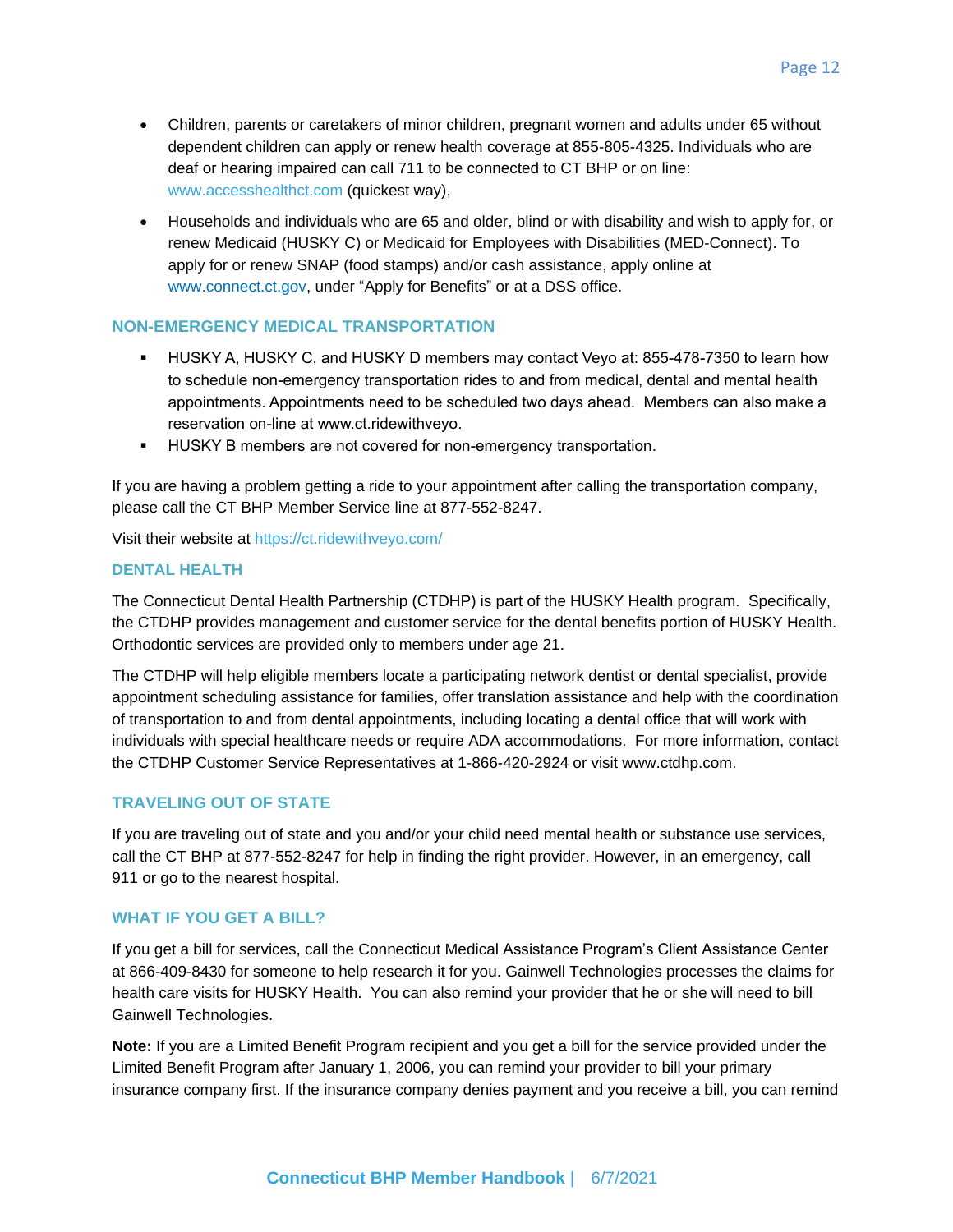the Provider to bill Gainwell Technologies. You can also contact us at 877-552-8247 and we will be happy to assist you in resolving the matter.

### **WHAT IF YOU WANT A SECOND OPINION?**

You can get a second opinion about your care or diagnosis from a different CT BHP provider. You can see another provider when:

- You don't agree with your doctor or therapist, or
- You want to get a second opinion about a treatment your doctor or therapist has prescribed.

You can ask your current provider for a referral to another CT BHP provider or you can call the Customer Service Line at 877-552-8247 to obtain one.

# **PHARMACY AND MEDICATIONS**

If your behavioral health provider prescribes medications for you, the medications should be covered if you are part of HUSKY A, C or D. For HUSKY B medications please see below:

| <b>Services</b>   | <b>HUSKY B pays</b>                                                          | <b>Member pays</b>                                 |
|-------------------|------------------------------------------------------------------------------|----------------------------------------------------|
| <b>Medication</b> | Balance after \$5 copay on generics and<br>prescribed over-the-counter (OTC) | \$5 copay on generics and<br>prescribed OTC        |
|                   | Balance after \$10 copay on brand-name<br>and prescribed OTC                 | \$10 copay on brand-<br>name and prescribed<br>OTC |

Prescribers must be enrolled in the CT Medical Assistance Program (CMAP). If you have any questions about pharmacy coverage or you need help with medication refills while out of state, please call Pharmacy Services at 866-409-8430.

Section III: Member Rights and Responsibilities:

### **MEMBER RIGHTS**

You have the right to:

- Be treated with dignity, respect, and privacy
- Get care in a timely manner
- Exercise your rights without it affecting how you are treated by the CT BHP and/or a provider
- Choose or change your behavioral health provider from a list of CT BHP providers
- **EXECT** Review your medical records with your provider and/or request a copy of your medical records from your provider
- **EXECT** Take part in decisions about your care, develop and participate in treatment planning
- Refuse treatment, except when that treatment is required by law
- Receive information on available treatment options and alternatives
- Be informed about services, benefits, and how to access care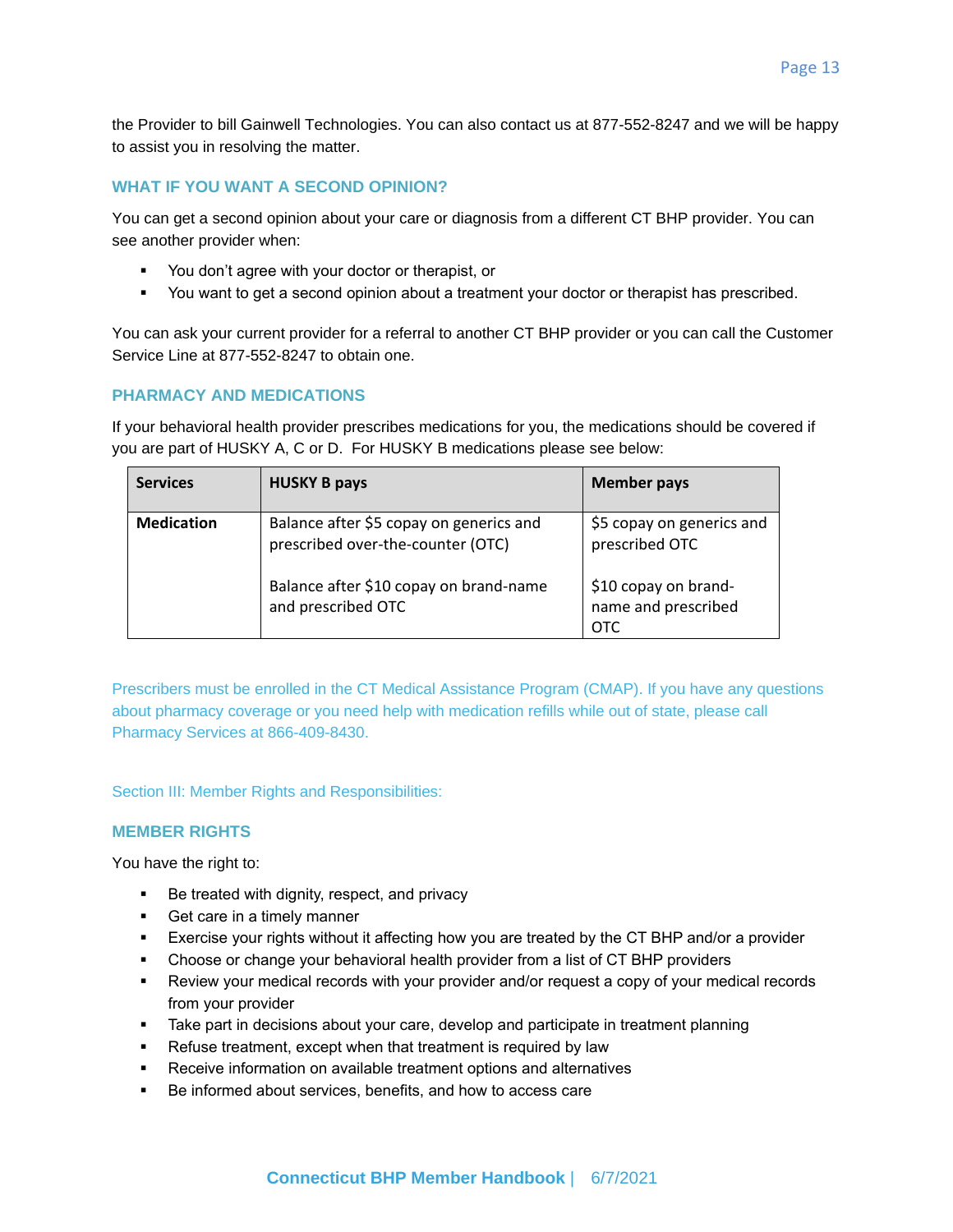- **■** Talk to your provider regarding the right to medically necessary treatment options regardless of cost or benefit coverage
- Receive a second opinion
- Request services designed to meet your cultural needs and receive services without regard to race, color, religion, sex, sexual orientation, age, or ethnic background
- Appeal if you disagree with a decision made by CT BHP about your care
- **■** Make a complaint or a grievance about CT BHP staff, services, or the care given by providers
- Make recommendations about our Members' Rights and Responsibilities Policies
- **EXEL A** Request information and an explanation about any bill or charge, no matter who is making the payment
- With your permission, have a person of your choice speak for you with any CT BHP employee
- Get a copy of the Notice of Privacy Practices from either the CT BHP office, its web site, or have it mailed upon request
- Get a copy of your Protected Health Information (PHI), subject to certain limitations
- Have information about your diagnosis and treatment kept confidential to the extent allowed by law, unless you provide written consent for release of such information
- **EXEL Ask to correct or change your PHI or to restrict how your PHI is used or disclosed**
- **EXEL Ask for and get a report of when your PHI was shared by us or by our business associates (that** is, information that is shared not for treatment, payment, or healthcare reasons and where you have not specifically authorized release)
- Get the names and titles of CT BHP staff members

# **MEMBER RESPONSIBILITIES**

As a partner in your care, your **responsibilities** are to:

- Respect the dignity and privacy of others
- **EXED** Give your provider or facility information that they need to serve you better
- Work with your provider to develop a treatment plan and ask questions when you do not understand your treatment
- Follow the treatment plans you developed with your provider
- **EXTEL** Your provider if you do not agree with your treatment plan
- Contact your provider if you want to stop your treatment
- Keep your appointments with your provider or contact your provider if you need to cancel or reschedule your appointment, preferably at least 24 hours in advance of the appointment
- Call the CT BHP if you move and change your address/phone number
- Call the CT BHP if you have questions about your responsibilities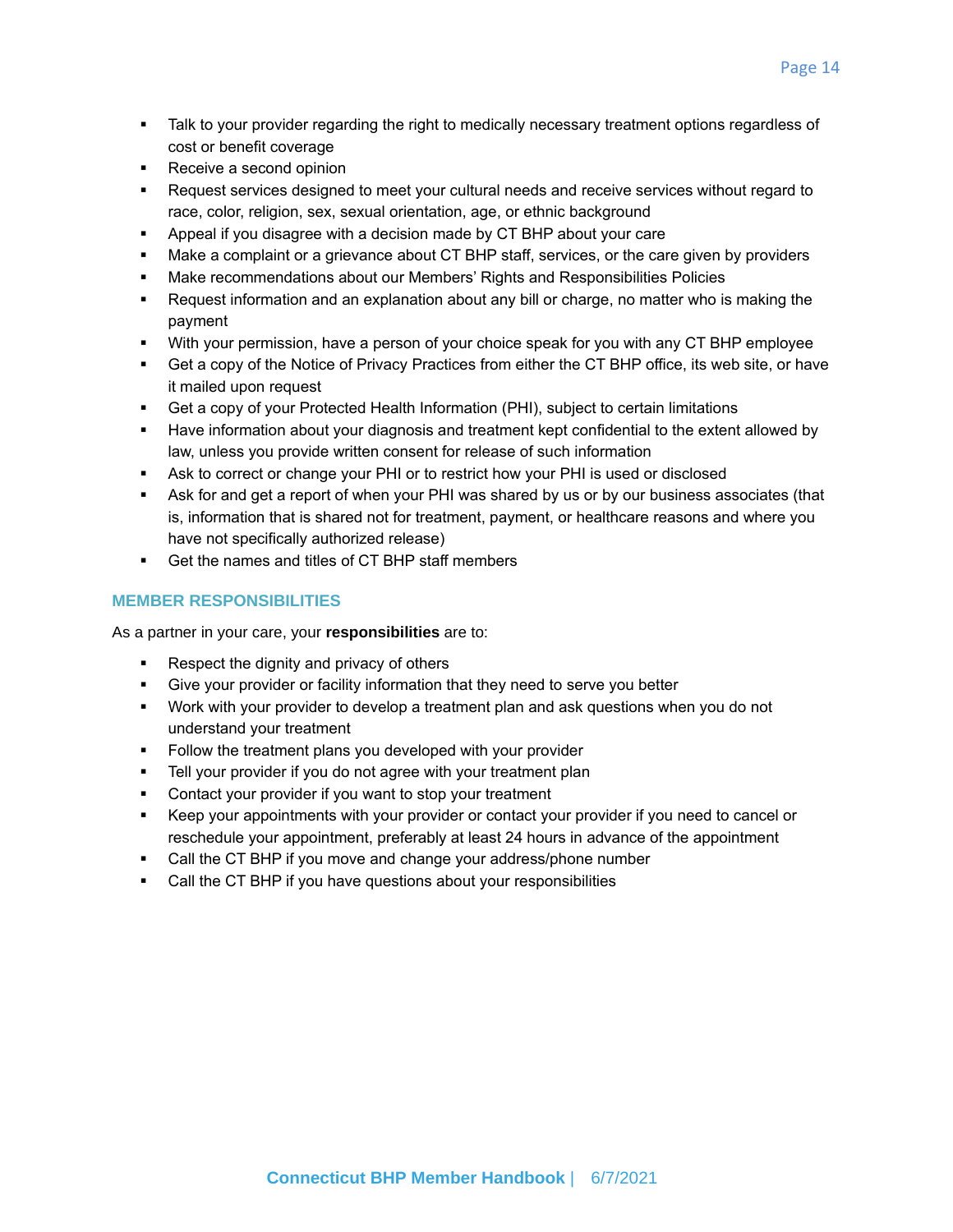o If you are hearing impaired, call 711

# **YOUR QUESTIONS, CONCERNS, AND OPINIONS MATTER TO US…**

As a CT BHP member, you have the right to speak to us at any time.

Please call us at 877-552-8247.

If you would like more information about the CT BHP, or you would like to express your opinion, feel free to contact us! Please do not wait. Share your thoughts with us right away. No question or concern is too small. Remember, your feedback and active involvement will truly help you get the most out of your care. Most concerns can be solved quickly and informally. In rare situations you may want to use more formal ways to solve your concern.

### Section IV: Quality Management Program

### **WHAT IF YOU HAVE A PROBLEM WITH SERVICES?**

### **COMPLAINTS AND GRIEVANCES**

All members, adults, families and children, along with providers, have a voice in the services provided. A complaint or grievance can refer to anything involving your care. For example, if you believe you were treated unfairly, if you had to wait too long for your appointment, or if you felt a staff person was rude, you can file a complaint. Please note: the complaint and grievance process is not for appeals of denied clinical care. Read the appeals process below for appeals related to denial of care.

### **COMPLAINT PROCESS**

You or your representative may file a complaint, either verbally or in writing, to the CT BHP at the address and phone number listed below. The CT BHP will send a letter within five (5) calendar days to let you know that we received the complaint. The CT BHP will send a letter within one (1) business day for complaints about emergency care.

We will try to resolve the complaint within thirty (30) calendar days of the date we receive your complaint. We will send you a letter before or by the end of the thirty (30) calendar days informing you of our decision and how we have addressed the problem. A one-time extension of fifteen (15) calendar days can be used when the solution to your complaint cannot be made within thirty (30) days. We can do this if the reason for the extension is for your benefit and you are notified prior to the end of the thirty (30) calendar days.

Complaints involving urgent care should be resolved within three (3) calendar days after the complaint is received by the CT BHP. There are no extensions for complaints involving emergency care.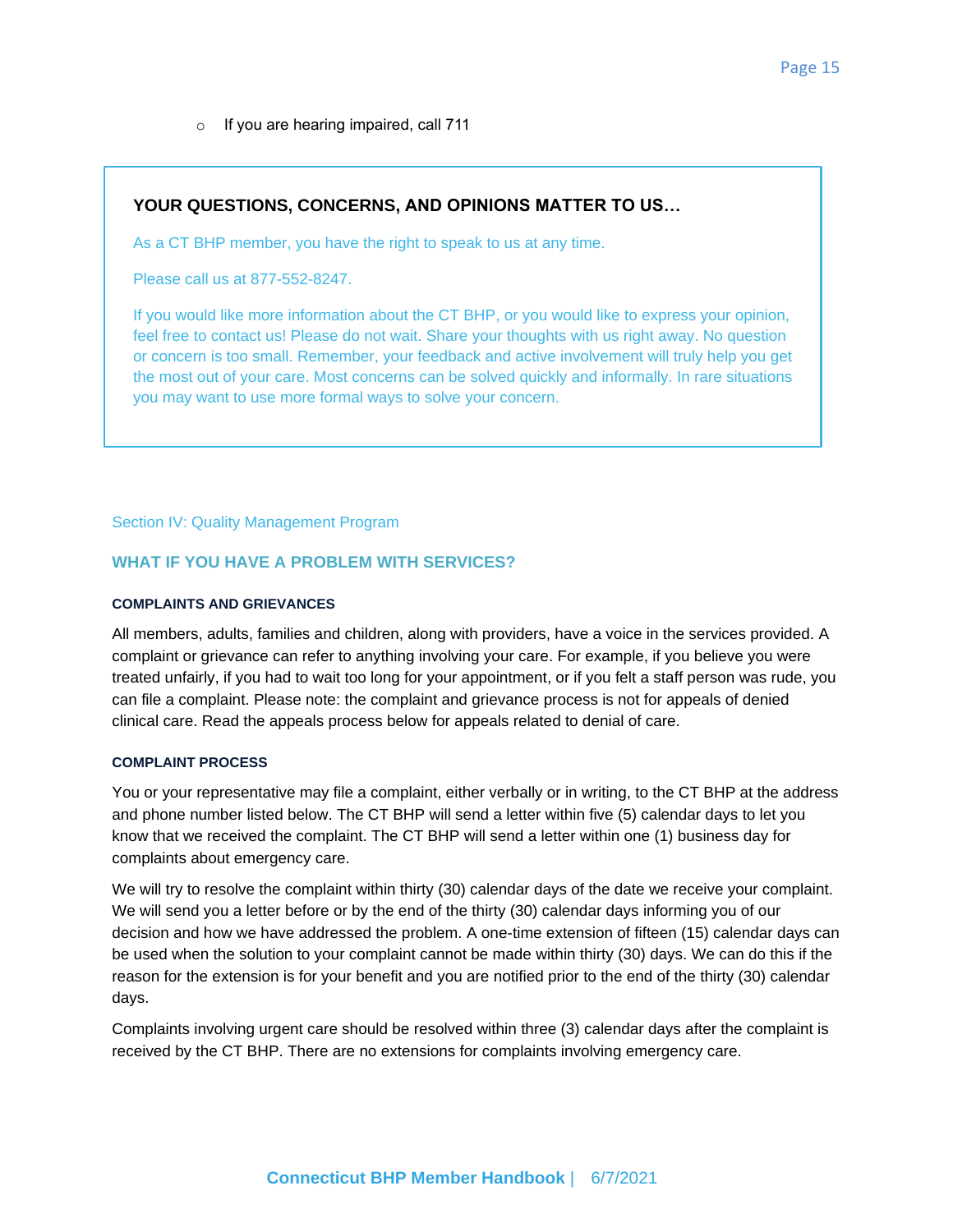### **GRIEVANCE PROCESS**

If you are unhappy with our resolution of your complaint, you may file a grievance by phone or in writing at the CT BHP phone number and address listed below. You will have to file your grievance within ninety (90) calendar days of receiving our decision about your original complaint. We will then send you a letter letting you know that we have received your grievance within five (5) calendar days of receipt.

We will try to solve your grievance within thirty (30) calendar days from the date we receive it. We will send you a letter before the end of the thirty (30) calendar days telling you our decision and how we have solved the problem. We can take an extension of fifteen (15) calendar days when we need more time to solve your grievance. We can do this if the reason for the extension is only for your benefit and you are notified before the end of the thirty (30) calendar day period.

# **HOW TO FILE A COMPLAINT OR GRIEVANCE**

You can file a complaint or grievance either by calling 877-552-8247, or by writing to:

The Connecticut Behavioral Health Partnership Attn: Complaints and Grievances Coordinator 500 Enterprise Drive, Suite 3D, Rocky Hill, CT 06067 Fax: 855-575-6532 (toll free) Email: [ctbhpappeals@beaconhealthoptions.com](mailto:ctbhpappeals@beaconhealthoptions.com)

# **FILING CLINICAL APPEALS (CHALLENGES)**

The CT BHP may deny, partially deny, reduce, suspend or end authorization for services based on the lack of medical necessity. Members and/or providers may appeal (challenge) any one of these decisions made by the CT BHP. An appeal is not a complaint or grievance.

All members or their designated representatives (for example, a conservator, or if the member is a minor under age 14, the member's parent or guardian) have the right to submit an appeal of any clinical denial, partial denial, reduction, suspension, or ended services. For HUSKY A, C, D (Medicaid), the appeal request must be submitted within sixty (60) calendar days from receipt of a Notice of Action.

Please call CT BHP Customer Service at 877-552-8247 for any questions about the appeal process. If needed, the information describing these processes is available in other formats: Call the CT BHP Customer Services or 711.

### **HUSKY HEALTH (A, C, AND D) MEMBERS**

Once the CT BHP has denied, partially denied, reduced, suspended or ended services, a letter called a Notice of Action (NOA) will be mailed to the member. The Notice of Action will state why a specific service was denied, partially denied, reduced, suspended or ended. Along with the Notice of Action letter, the member will also receive a "What You Should Know" letter, which explains the appeal process and an Appeal and Administrative Hearing Request Form.

You must complete the Appeal and Administrative Hearing Request Form and mail or fax it within sixty (60) calendar days from the date the Notice of Action was mailed to you. You can mail the request form to: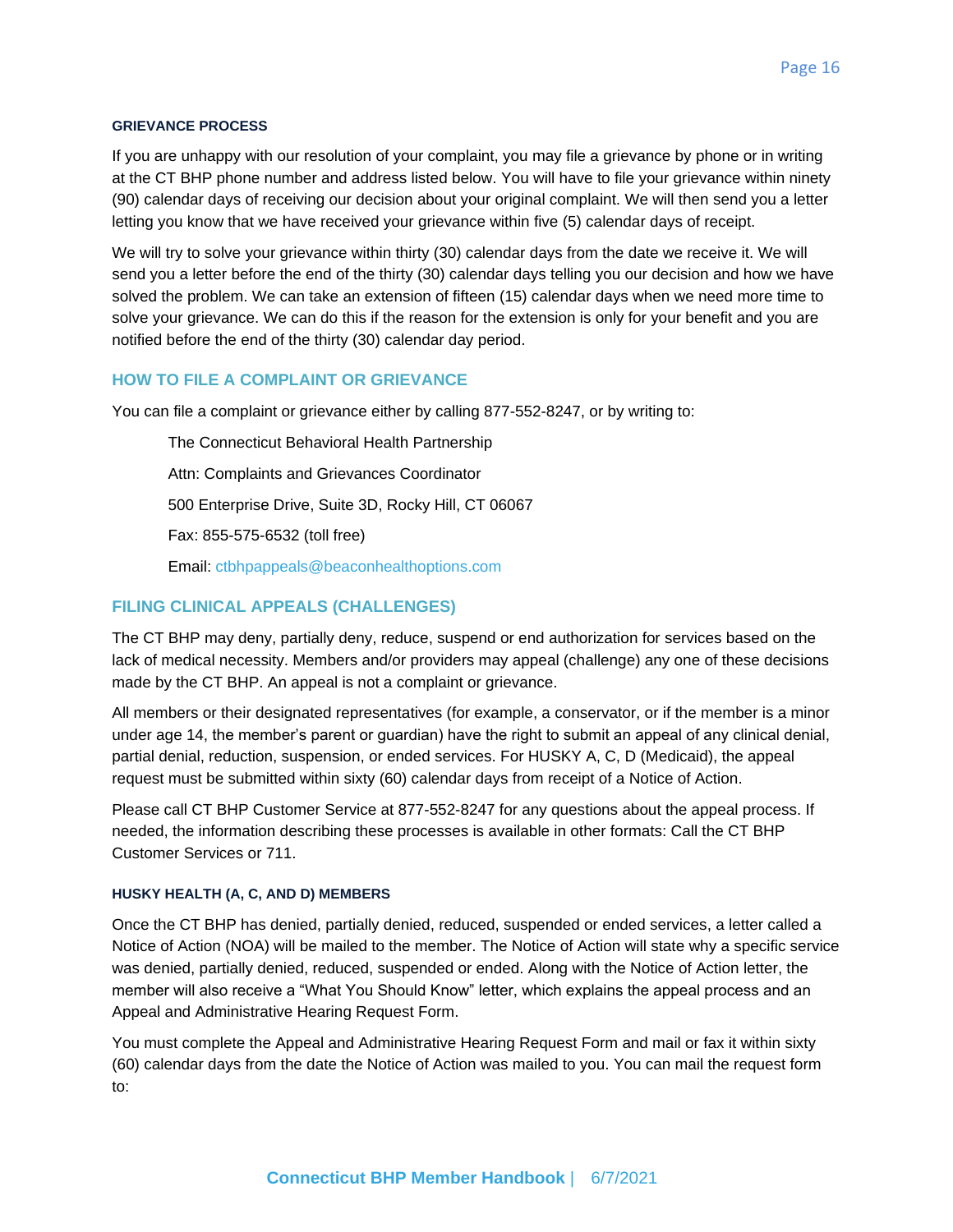State of Connecticut - Department of Social Services (DSS)

Office of Legal Counsel Regulations & Administrative Hearings, Appeals

55 Farmington Ave, Hartford, CT 06105

or FAX: 860-424-5729

When DSS receives this Appeal and Administrative Hearing Request Form, DSS will forward the appeal request to the CT BHP. If you want to continue to get the services while the appeal process is going on, the appeal form or letter you send must be faxed, postmarked, or received by CT BHP within **10 days** of the mail date of the NOA. HUSKY A, C & D members can have an expedited or rushed appeal, to be certified by the treating physician or therapist, if the member's life or health is threatened.

# **HUSKY B MEMBERS**

There is a way for HUSKY B members to file an appeal if CT BHP partially or fully denies, suspends, reduces, or ends authorization of goods or services. If you do not agree with the decision, the denial notice tells you how to file an appeal.

You must appeal within sixty (60) calendar days of the date of the denial notice. Appeals that we get after sixty (60) calendar days are too late for appeal. You will be told in writing that you may not appeal the decision.

You can file an appeal within sixty (60) days of the denial notice either by calling 877-552-8247, or by writing to:

The Connecticut Behavioral Health Partnership

Attn: Complaints and Grievances Coordinator

500 Enterprise Drive, Suite 3D, Rocky Hill, CT 06067

Fax: 855-575-6532 (toll free)

Email: [ctbhpappeals@beaconhealthoptions.com](mailto:ctbhpappeals@beaconhealthoptions.com)

If you don't agree with the CT BHP decision on your appeal, you will be given a chance to ask DSS to review the decision. This is called an **External Appeal** and needs to be sent to:

• **Mail:**

State of Connecticut – Department of Social Services (DSS) Behavioral Health HUSKY B External Appeals – 9<sup>th</sup> Floor 55 Farmington Ave. Hartford, CT 06105

- **Fax:** 860.424.4892
- **Phone:** For HUSKY B Behavioral Health Appeals: 860.424.5152

The whole process from the date of the initial denial to the external appeal decision will not take more than 90 calendar days.

### *Expedited (Rushed) Review*

A HUSKY B member whose life or health are threatened, as per the member's Primary Care Physician (PCP) or therapist, can have an expedited or rushed appeal to be decided within 72 hours. The rush appeal can be done with internal or external appeal.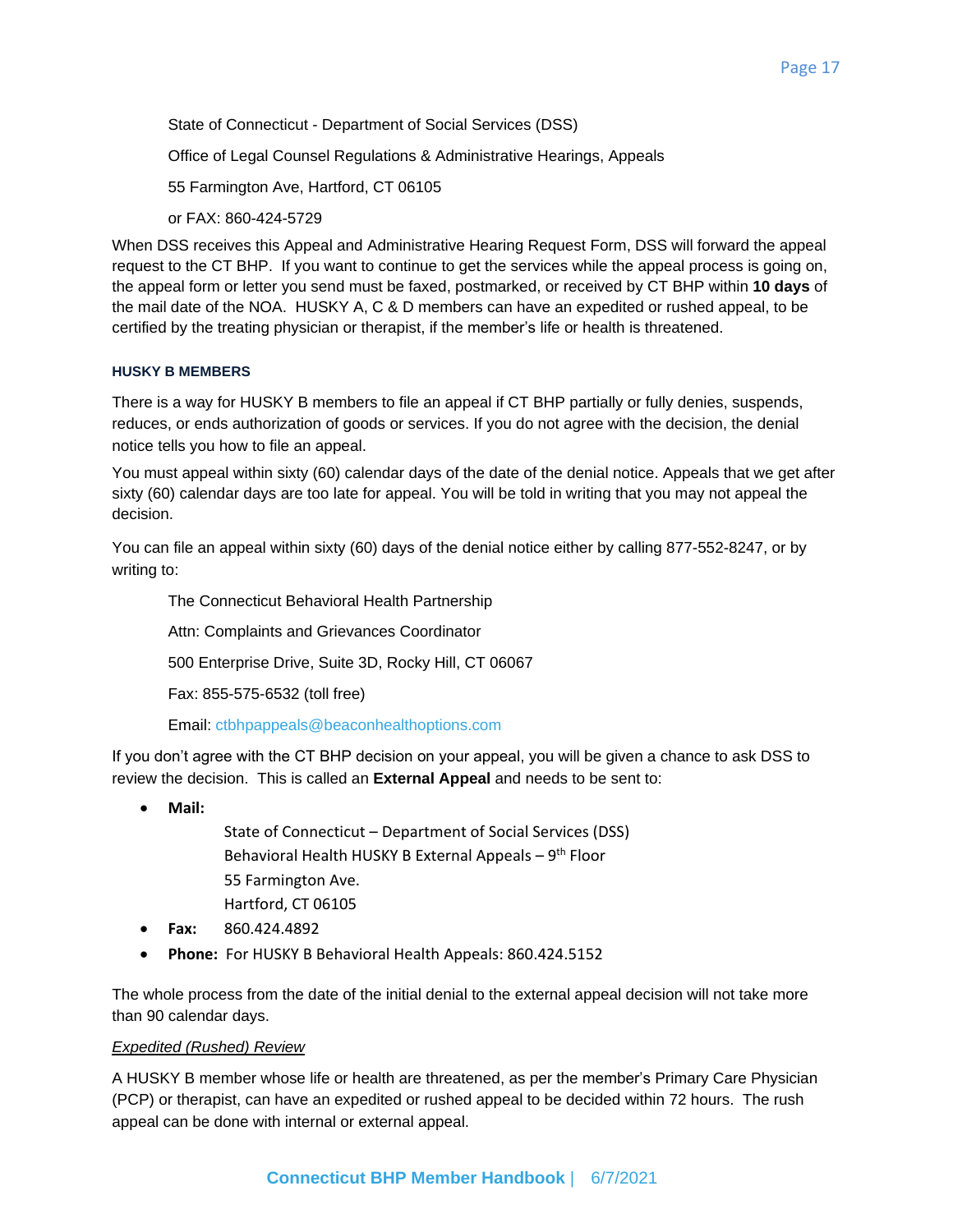### **DCF LIMITED BENEFITS MEMBERS**

All Limited Benefit Program requests are made in writing via mail or fax to the CT BHP.

Limited Benefit Program Member Appeal determinations are made at the earliest point possible, but no later than thirty (30) days of the member filing the appeal.

The CT BHP will mail to the member, the member's conservator, the member's parent, or guardian (if the member is under the age of 14) and/or the DCF Regional office contact person for any child who is committed to or in the custody of DCF, by certified mail, within thirty (30) calendar days of the filing of the appeal.

CT BHP will provide DCF with a summary of the initial denial and Appeal for all Limited Benefit Program Members within ten (10) business days prior to the scheduled fair hearing.

Upon receipt of the Appeal Fair Hearing determination from DCF, the CT BHP will update the Appeals database and comply with the Level II Appeal determination.

### Section V: Understanding Behavioral Health Emergencies

# **IF YOU HAVE A BEHAVIORAL HEALTH EMERGENCY**

A Behavioral Health Emergency is a serious mental health and/or substance use problem involving an individual who is demonstrating one of the following:

- Placing their health at serious risk
- **EXEDENT** Having disorganized or dangerous thoughts
- **EXED Threatening harm or causing harm to self, or**
- **•** Threatening harm or causing harm to others

# **In a mental health and/or substance use emergency, you should do one of the following immediately (you do not need to get approval to get emergency services):**

- Call 911 if a life is in danger
- Go to the nearest emergency room
- Call your provider, if you have one, or
- If a child or adolescent is in crisis, call the emergency mobile psychiatric service (EMPS) for your town at 211
- **•** For adults 18 and older, you can identify crisis services using the town locator on the DMHAS website: Crisis Services or call 911

When you call for help, try to remain calm, stay focused and state clearly why you and/or your child is not safe or why the safety of others is at risk. Speak clearly. Let the person know why emergency care is needed. Be prepared to give the following information as well as to answer additional questions:

- Name, phone number, and address of caller
- Name of person needing evaluation
- Why you are calling including diagnosis if known and actions/signs observed
- **Examples as to why you or your child is not able to keep safe, or the safety of others is at risk**
- **EXECT** Give a brief history of the build up to the crisis situation over the last 24-48 hours, and
- Past history of hospitalizations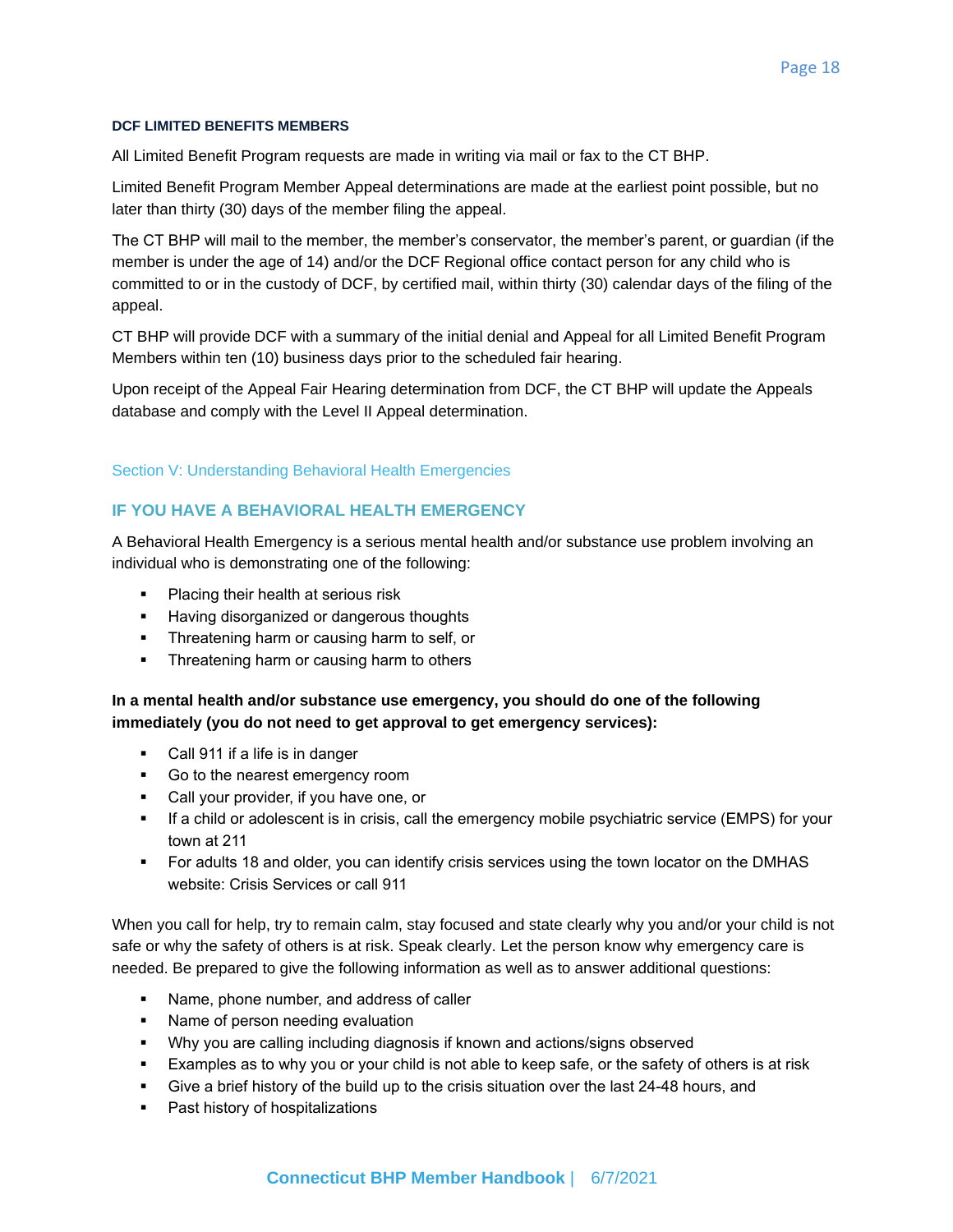After an emergency, you should contact your provider or your child's provider to continue needed treatment and support.

### Section VI: Consumer and Family Advisory Council (CFAC)

**The Consumer and Family Advisory Council (CFAC)** is a Connecticut Medicaid consumer- and familydriven committee that is culturally competent and diverse. CFAC acts as advisor to the CT BHP and Beacon Health Options (Beacon) to improve on best practices for behavioral health (mental health and substance use) services for Connecticut Medicaid HUSKY Health members.

### **VISION STATEMENT**

**The Vision of CFAC** is a true partnership among consumers, families, and service providers as it relates to the service delivery of mental health and addiction services that will result in a more positive and meaningful outcome for individuals and families living with behavioral health conditions.

The Consumer and Family Advisory Council meets on a monthly basis. The role of the Council is to advise the CT BHP on members' interests and needs related to services, as well as giving consumer and family input on programs and quality initiatives.

To date, the Council has worked on the following:

- Developing and revising the Member Handbook
- Developing various pamphlets and fact sheets related to services at the CT BHP
- Advocating on behalf of CT BHP members who utilize transportation services
- **•** Providing family-friendly recommendations on the development of the enhanced care clinic model
- Contributing to the Hospital Family Engagement Initiative
- Organizing and hosting the Annual iCAN Conference

### **HOW YOU CAN JOIN CFAC**

If you are interested in becoming a member of the CT BHP Consumer and Family Advisory Council, please call: 877-552-8247.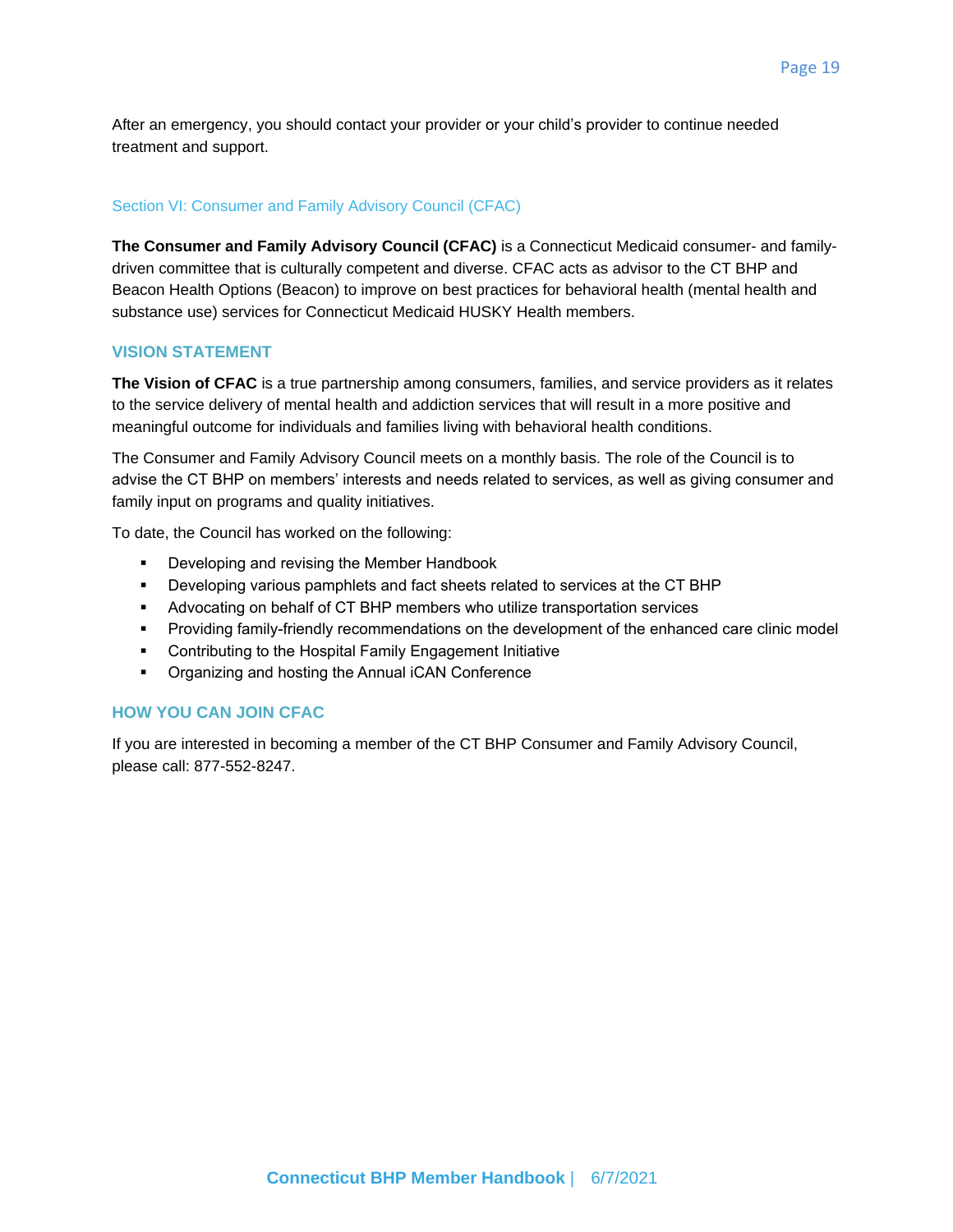# APPENDIX

### **FULL DESCRIPTION OF COVERED BEHAVIORAL HEALTH SERVICES**

**Psychiatric Hospitalization:** Services where a member stays overnight at a hospital (inpatient) either at a general hospital, psychiatric hospital, or freestanding withdrawal management (formerly known as detoxification) service in the case of a substance use disorder.

**Observation:** Services up to 48 hours at a hospital to assess whether further inpatient services or community-based services might be needed, usually following a visit to the Emergency Room.

**Withdrawal Management (formally known as detoxification):** Immediate and short-term clinical support to individuals who are withdrawing from alcohol and other drugs.

**Partial Hospitalization Program (PHP):** A program used to treat mental health and/or substance use disorders. In partial hospitalization, the member continues to live at home, but commutes to a hospitalbased or clinic-based program several days per week.

**Extended Day Treatment (EDT):** A community-based program for children and their families that offers a structured, intensive, therapeutic milieu with group, family and individual therapy services. Services are typically after school for several days per week and the program can last up to six months. EDT provides a broad range of treatment services and psycho-social interventions.

**Crisis Stabilization Bed (CARES Unit):** An inpatient crisis intervention service that provides intensive short-term rapid assessment, stabilization, and disposition management for children under the age of 18 experiencing an acute behavioral health crisis who can be stabilized or discharged within 72 hours. The CARES Unit is designed to provide diversion from inpatient care for those children/adolescents who are in psychiatric crisis and who can be rapidly stabilized. Referrals will come primarily from local Emergency Mobile Psychiatric Services (EMPS) and affiliated Hospital Emergency Departments.

**Psychiatric Residential Treatment Facility (PRTF – sometimes referred to as sub-acute):** A community based (non-hospital) inpatient facility that provides psychiatric and other therapeutic and clinically informed services to individuals under age 21, whose immediate treatment needs require a structured 24-hour inpatient residential setting that provides all required services (including schooling) on site while simultaneously preparing the child/adolescent and family for ongoing treatment in the community. Length of stay is typically three to four months.

**Residential Treatment Center (RTC – through DCF):** A 24-hour facility licensed by the State of Connecticut or appropriately licensed by the state in which it is located, and not licensed as a hospital. RTC offers integrated therapeutic and educational services, and activities of daily living within the parameters of a clinically informed milieu and based on a well-defined, individually tailored treatment plan. This level of care is reserved for those children/adolescents whose psychiatric and behavioral status warrants the structure and supervision afforded by a self-contained setting that has the ability to offer all necessary services including an on-site educational program, and provide line of sight supervision when necessary.

**Adult Group Homes through DMHAS:** Mental Health Group Homes are designed to assist individuals with serious and persistent mental illnesses to achieve their highest degree of independent functioning and recovery. Access to mental health group home rehabilitative services is provided to those recipients whose mental illness is as serious and disabling as to require care in a group home setting. Necessary rehabilitative services are provided by the group home to individuals who have significant skill deficits in the areas of self-care, illness management, and independent living because of their psychiatric disability, and who require a non-hospital, 24/seven supervised community–based residence. Rehabilitative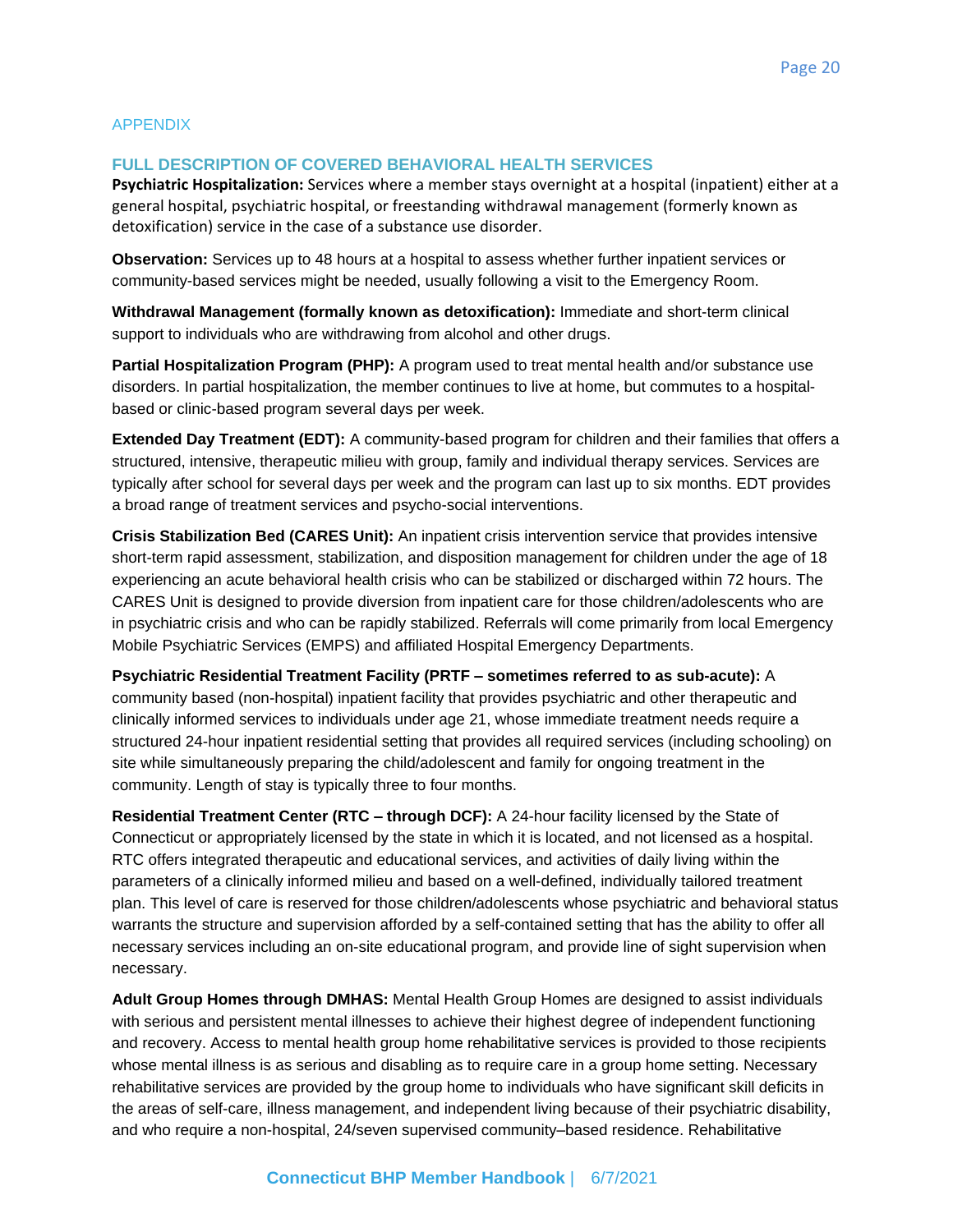services are provided in a structured recovery environment, with on-site staffing 24 hours a day, seven days a week.

**Child Group Homes through DCF:** A Level II Therapeutic Group Home (TGH) is a small, four- to- six bed, DCF or DDS licensed program located in a neighborhood setting with intensive staffing level and services offered within the context of a 24/seven home-like milieu. It is a highly structured treatment program that creates a physically, emotionally and psychologically safe environment for children and adolescents with complex behavioral health needs who require additional support and clinical intervention to succeed either in a family environment or in an independent living situation.

**Home-Based Services for Ages 21 and Under:** Intensive treatment models that take place in the home and/or community of a child and family. Each individual treatment focuses on specific behavioral issues in children. For example, Multi-Dimensional Family Therapy (MDFT) is effective in the treatment of children/adolescents between the ages of nine to 18 with substance use and/or concerns, or children/adolescents with disruptive behavior and/or co-morbid psychiatric issues who are at risk for substance use.

**For Children in Congregate Care for DCF:** Special 1-to-1 supervision of a child/adolescent in a congregate care setting such as Residential Treatment or a Group Home for a period to address behaviors that are dangerous and require stabilization.

**Case Management for under 19 years of age:** Services that assist the member in gaining access to needed medical, social, educational, and other services, as defined in the plan of care, and which are reimbursed only for services provided to members under age 21.

**Outpatient Services:** Behavioral health evaluation and treatment services such as individual, group, family therapy, medication management, psychological and developmental testing, consultation, and case management that are provided to people who have a primary behavioral health diagnosis. Services may be provided in a freestanding clinic, hospital outpatient clinic, Federally Qualified Health Center, or by a group practice or solo practitioner who is a licensed behavioral health professional.

**Intensive Outpatient Services (IOP):** An integrated program of outpatient psychiatric services that are designed for more intensive treatment than routine outpatient psychiatric services and are provided at a psychiatric outpatient clinic for adults, an outpatient treatment service for substance use, an outpatient psychiatric clinic for children, or hospital setting.

**Electro Convulsive Therapy (ECT):** Brain stimulation techniques such as electroconvulsive therapy (ECT) can be used to treat major depression that hasn't responded to standard treatments.

**Methadone Maintenance:** Treatment where the goal is to stabilize a member on methadone or other federally approved medication for as long as is needed to avoid return to previous patterns of substance use disorder.

**Medication Assisted Treatment (MAT):** MAT includes the treatment of both opioid and alcohol to treat substance use disorders. The FDA has approved several different medications to treat Opioid Use and Alcohol Use Disorders. These medications relieve withdrawal symptoms and psychological cravings that cause chemical imbalances in the body. MAT programs provide a safe and controlled level of medication to overcome the use of a misused substance. Research has shown that when provided at the proper dose, MAT medications have no negative effects on a person's intelligence, mental capability, physical functioning, or employability.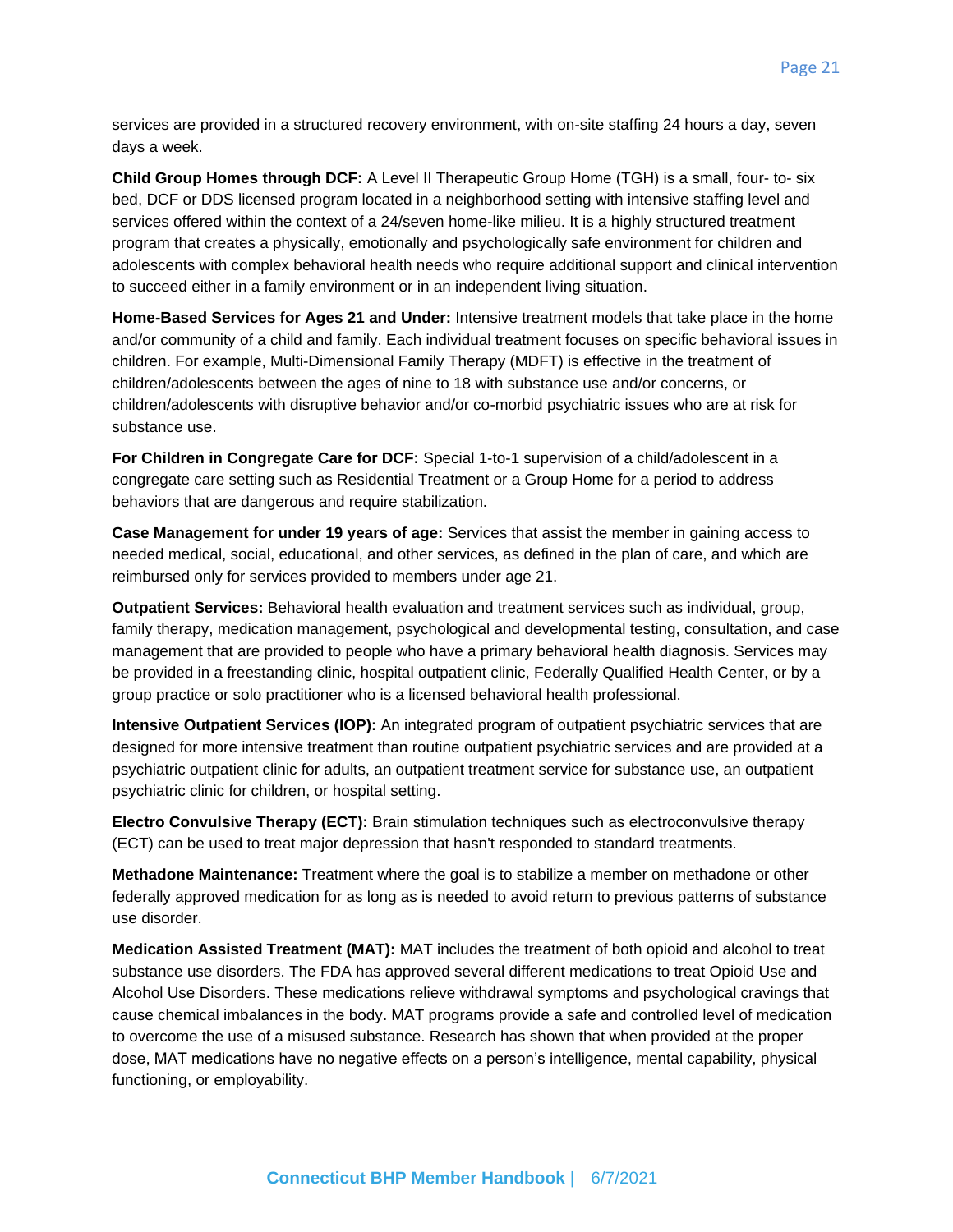**Ambulatory Withdrawal Management (formerly known as detoxification):** A non-residential service to which a person may be admitted for a systematic reduction of physical dependence upon a substance. This service utilizes prescribed chemicals and provides an assessment of the client's needs and motivation toward continuing participation in the treatment process.

**Autism Spectrum Disorder Services (ASD):** Services to evaluate, assess, and treat HUSKY A, C, and D members under the age of 21 who have a diagnosis of Autism Spectrum Disorder. A confirmed diagnosis of Autism is required as well as a supporting letter from a current treating provider if the evaluation is more than a year old in order to access assessment and treatment services. If the member is suspected to have this diagnosis without an evaluation, an Autism Diagnostic Evaluation can be accessed.

**Psychological Testing:** Psychological Testing involves the administration and interpretation of standardized tests used to assess an individual's psychological or cognitive functioning. It assists in gaining an understanding of an individual's diagnostic presentation and informs the appropriate course of treatment.

**Home Health Services for Behavioral Health Issues:** Home Care nursing services are provided exclusively by a licensed home health care agency on a part-time or intermittent basis in the individual's home. Medication Administration services (MedAdmin) may be provided by a Registered Nurse or Licensed Practical Nurse employed by a licensed home health care agency, when ordered by a Licensed Physician. Services include medication administration or medication pre-pouring by a Registered Nurse or Licensed Practical Nurse as well as skilled nursing visits.

# **GLOSSARY OF TERMS**

**Access:** The extent to which an individual who needs care and services is able to receive them. Access is more than having insurance coverage or the ability to pay for services. It is also determined by the availability of services, acceptability of services, cultural appropriateness, location, and hours of operation, transportation needs, and cost.

**Administrative Hearing:** Also called "Fair Hearing". A formal review by the Department of Social Services (DSS), and Department of Children and Families (DCF), that occurs after Beacon Health Options and a HUSKY Health A, B, C, & D, or DCF Limited Benefit member have failed to find mutual satisfaction concerning treatment issues such as denials, reductions, suspensions, terminations, or appropriate levels.

**Administrative Services Organization:** An organization providing statewide utilization management, benefit information, and intensive care management services within a centralized information system framework.

**Appeal:** A procedure through which members or providers can request a redetermination of the CT BHP decision concerning, but not limited to, service authorization. For example, an individual can appeal a CT BHP decision regarding the level of care authorized, or appeal a CT BHP decision to deny payment of a claim for services delivered.

**Appropriate Services:** Services designed to meet the specific needs of each individual, child and family. For example, one family may need day treatment, while another may need home-based services. Appropriate services for one individual, child and/or family may not be appropriate for another.

**Assessment:** A professional review of individual, child and family needs that is done when services are first sought from a caregiver. The assessment includes a review of physical and mental health,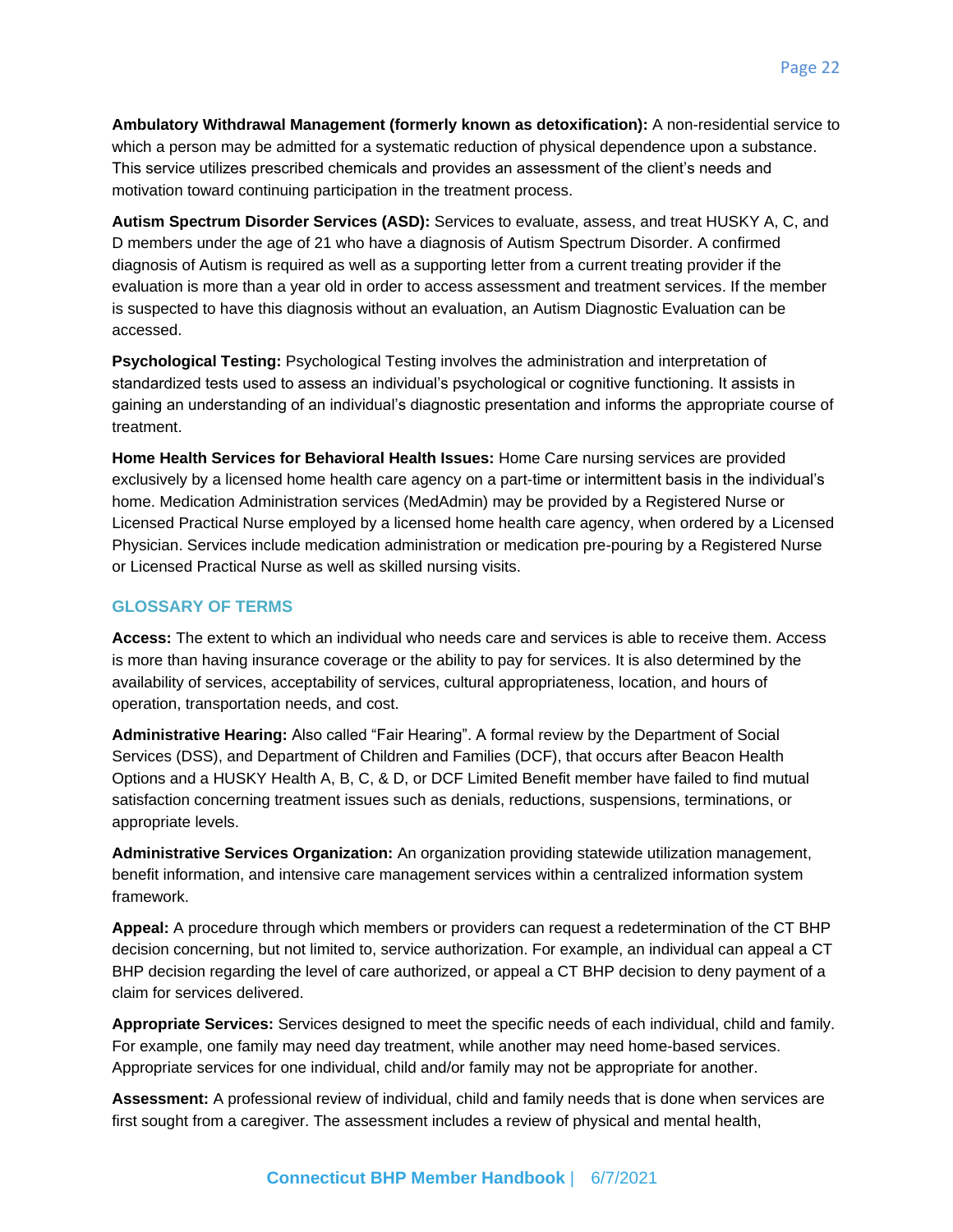Page 23

intelligence, school performance, employment, level of function in different domains including family situation, and behavior in the community. The assessment identifies the strengths of the individual, child and family. Together, the caregiver and individual or family decides what kind of treatment and supports, if any, are needed.

**Behavioral Health:** A term used when describing mental health or substance use.

**Behavioral Health Emergency:** A serious mental health and/or substance use problem. The problem is so severe that an average person would think that not getting help would cause more serious problems, such as:

- Putting the person's health at serious risk
- Having disorganized or dangerous thoughts
- **•** Threatening harm or causing harm to self, or
- **•** Threatening harm or causing harm to others

**Benefits:** Mental health, substance use, and/or related services (including wraparound services - defined below) you can receive as a HUSKY HEALTH Program member.

**Care Coordinator:** An individual who organizes and coordinates services and supports for individuals with mental health issues and their families.

**Care Manager:** An independently licensed behavioral health care clinician employed by the CT BHP to perform utilization review on services that require prior authorization and concurrent review in order to qualify for reimbursement.

**Children Health Insurance Program (CHIP)**: The health insurance plan for children and youth, up to the age of nineteen, established pursuant to Title XXI. In Connecticut the CHIP programs are HUSKY B and its supplement, HUSKY Plus.

**Clinician:** An individual providing mental health services, such as a psychologist, social worker, or other therapist.

**Committed:** Placement under the custody of the Commissioner of DCF, or in a mental health facility in response to a valid court order of competent jurisdiction.

**Community-Based Services:** Services that are provided in a community setting. Community services refer to all services not provided in an inpatient setting.

**Complaint:** A verbal or written communication to Beacon Health Options from a member or provider expressing dissatisfaction with some aspect of the CT BHP's services, including a denial of services based on medical necessity, facility agreement, payment dispute, or general complaint.

**Complainant:** A member or the member's designated representative, an individual practitioner, or a facility provider who makes a complaint to Beacon Health Options.

**Connecticut's Community Collaborative meetings (CT's System of Care):** A local group of health care providers, parents and/or guardians of children with behavioral health needs, and agencies that have organized to develop resources for children or youth with complex behavioral health service needs and their families.

**Connecticut Medical Assistance Program (CMAP):** CMAP consist of several health care programs administered by the Department of Social Services. Includes all providers enrolled in the Connecticut Medical Assistance Program that serve CT BHP members.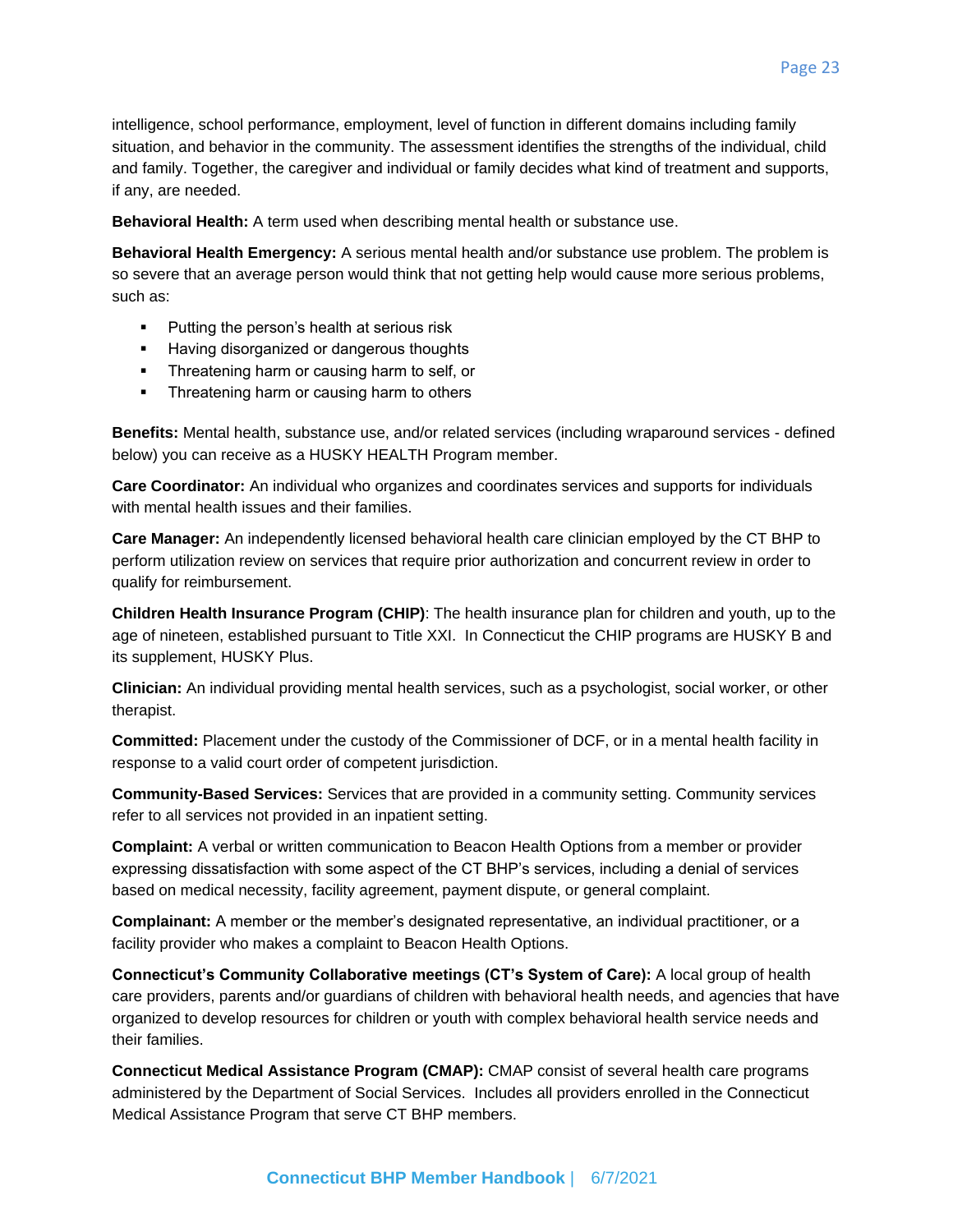**Consent:** Permission that is usually given by signing a form allowing a designated person to administer a test or treatment, or to release Protected Health Information (PHI). Informed consent requires that the person giving the permission understands the risks, benefits, and possible ramifications.

**Consumer:** A person who receives mental health and/or substance use (behavioral health) services.

**Consumer and Family Advisory Council (CFAC):** A board made up of adult members, family members, and others to advise the Connecticut Behavioral Health Partnership.

**Coordinated Services:** Service are coordinated when the service organizations or providers agree with the family upon a plan of care that meets the member's/child's needs. These organizations can include mental health, education, juvenile justice, and child welfare. Case management is necessary to coordinate services. Also, see family-centered services and wraparound services.

**Cultural Competence:** Support that is sensitive and responsive to cultural differences. Providers are aware of the impact of culture and possess skills to help provide services that respond appropriately to a person's unique cultural differences, including race and ethnicity, national origin, language, religion, age, gender, sexual orientation, or disability. They also adapt their skills to fit member or family's values and customs.

**Department of Children and Families (DCF):** State of Connecticut agency with primary responsibility for delivery and oversight of child welfare, prevention and behavioral health services for children.

**Department of Mental Health and Addiction Services (DMHAS):** State of Connecticut agency with primary responsibility for delivery and oversight of behavioral health services for adults, including those covered under HUSKY and Aged, Blind and Disabled (ABD) programs.

**Department of Social Services (DSS):** State of Connecticut agency with primary responsibility for Medicaid or Title 19: HUSKY A, C and D and Children Health Program (CHIP): HUSKY B and its supplement HUSKY Plus.

**DSM-V - Diagnostic and Statistical Manual of Mental Disorders, Fifth Edition:** A reference manual of mental health disorders developed by the American Psychiatric Association, used by clinicians to understand and diagnose a mental health problem. Also used by insurance companies to determine necessary services.

**Diagnostic Evaluation:** The aims of a general psychiatric evaluation are: 1) to establish a psychiatric diagnosis; 2) to collect data sufficient to permit a case formulation; and 3) to develop an initial treatment plan, with particular consideration of any immediate interventions that may be needed to ensure the patient's safety; or, 4) if the evaluation is a reassessment of a patient in long-term treatment, to revise the plan of treatment in accordance with new perspectives gained from the evaluation.

**Dual Eligible:** Clients who are covered under both Medicare and Medicaid in some combination are said to be Dual Eligible, as some parts of their services may be covered by both payers. Medicaid is always the payer of last resort when Commercial and/or Medicare coverage is present.

**Dually Diagnosed:** A person who has both a substance use disorder and an emotional/psychiatric challenge is said to be dually diagnosed.

**Early Intervention:** A process used to recognize warning signs for mental health issues and to take early action against factors that put individuals at risk. Early intervention can help members get better in less time and can prevent problems from becoming worse.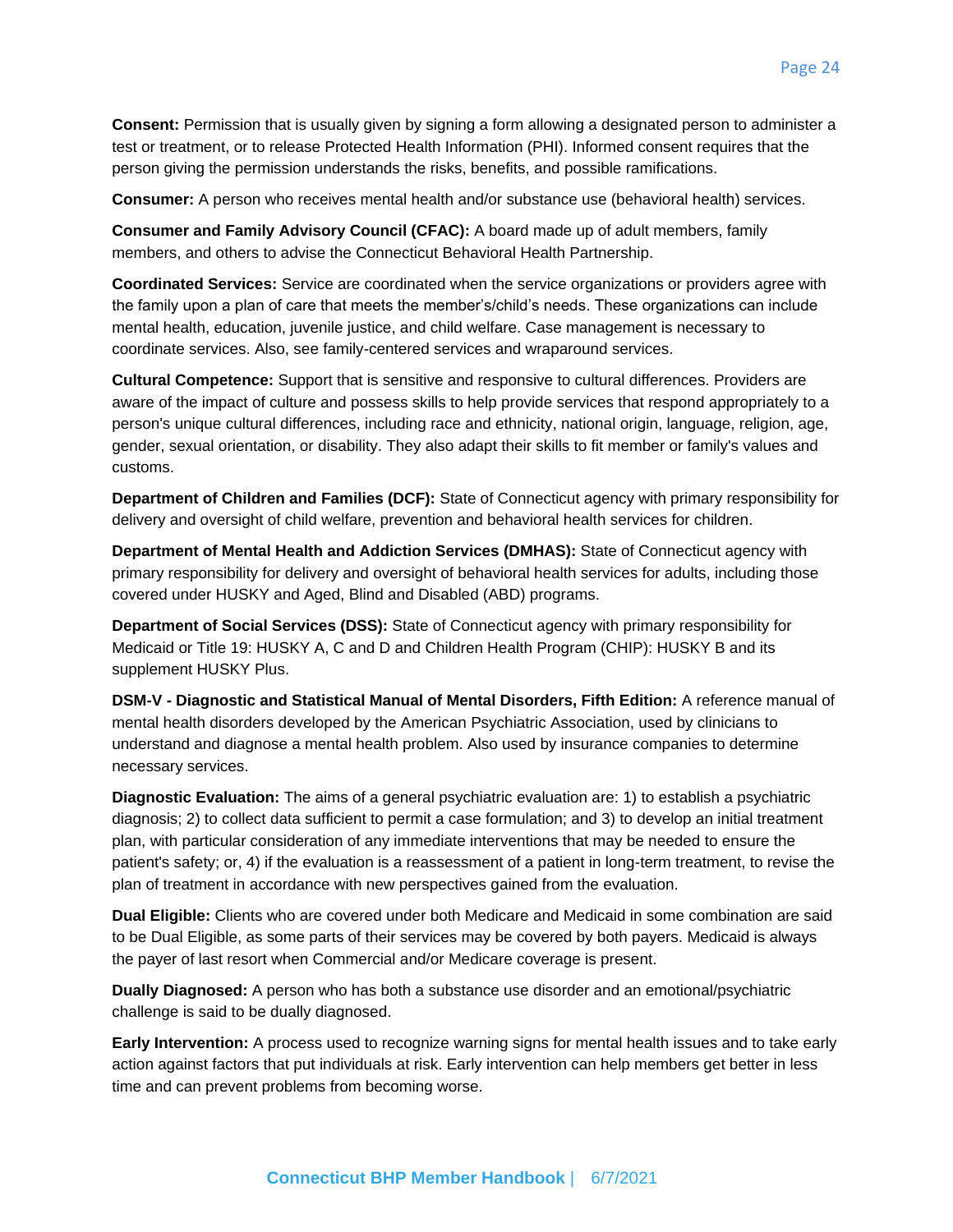**Educational Services:** Locating or providing a full range of educational services from basic literacy through the General Equivalency Diploma (GED) and college courses. Includes special education at the pre-primary, primary, secondary, and adult levels.

**Emergency or Emergency Medical Condition:** A medical condition characterized by acute symptoms (including severe pain) of sufficient severity that the individual experiencing them, or most reasonable people with an average knowledge of medicine observing them, would conclude they needed immediate medical attention or risk: placing their health (and/or the health of their unborn baby in the case of a pregnant woman) in serious jeopardy; serious impairment to bodily functions; or serious dysfunction of a body organ or part thereof.

**Emergency Mobile Psychiatric Services (EMPS):** Services for children and adolescents that provide immediate, mobile assessment and intervention to individuals in an active state of crisis which can occur in a variety of settings including the member's home, school, local hospital emergency department, or community setting.

**Emergency Services:** Inpatient and outpatient services including, but not limited to, behavioral health and withdrawal management (formerly known as detoxification) needed to evaluate or stabilize an emergency medical condition.

**Emotional Disorder:** A disorder exhibiting emotional, behavioral and/or social impairments that interfere with a member's academic, job-related, developmental, and social functioning, and may disrupt the member's family, social or other interpersonal relationships.

**Evaluation:** The process of collecting information about a member through a series of tests, observations and interviews which results in an opinion about that member's mental and emotional state. This process may include recommendations about treatment or placement.

**Family Advocate:** Family members who have experience with children and youth with emotional, behavioral, neurobiological, or mental health needs. Family advocates provide information to caregivers to help them identify and access a variety of formal and informal services, supports and resources to meet the needs of their child and family in their own community. Family advocates work directly with families who are receiving care coordination through their local system of care. They may also assist families in the development and/or expansion of parent support groups within their local communities.

**Family-Centered Services:** Help designed to meet the specific needs of each individual member and family. Also see appropriate services, coordinated services, wraparound services, and cultural competence.

**Fraud:** Intentional deception or misrepresentation, or reckless or willful disregard (or willful blindness), by a person or entity with the knowledge that the deception, misrepresentation, disregard (or blindness) could result in some unauthorized benefit to him/herself or some other person, including any act that constitutes fraud under applicable federal or state law.

**Grievance:** A verbal or written communication from a complainant of dissatisfaction with the outcome of a complaint resolution. Grievances, as herein defined, are not administrative appeals.

**Group Home:** Community-based, home-like settings providing intensive treatment services with 24-hour supervision. Services offered in this setting try to avoid inpatient hospitalization and move the member to a less restrictive living situation.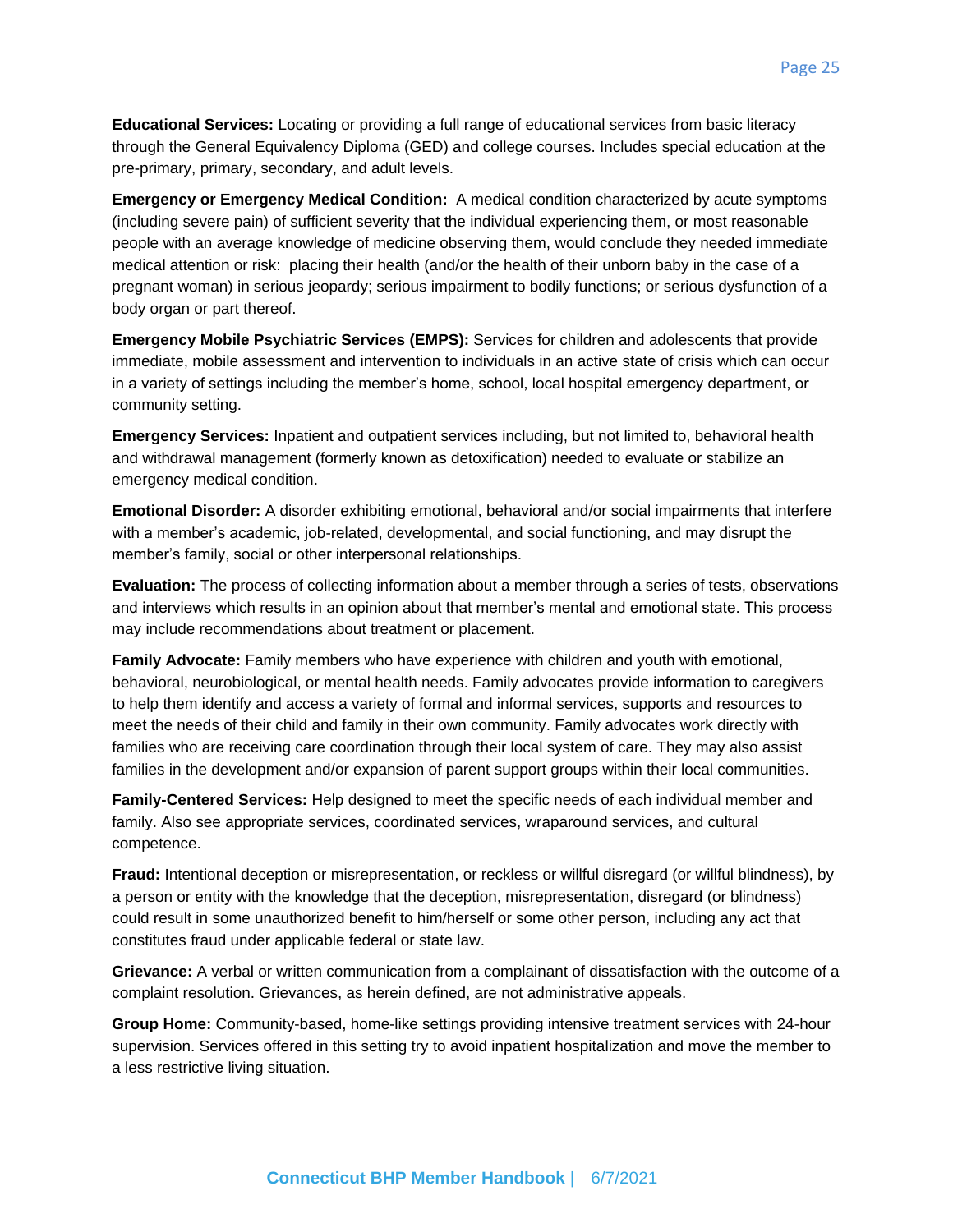**HIPAA:** The Health Insurance Portability and Accountability Act of 1996 (HIPAA), Public Law 104-191, was enacted on August 21, 1996. Sections 261 through 264 of HIPAA require the Secretary of HHS to publicize standards for the electronic exchange, privacy and security of health information.

**Home-Based Services:** Services provided in a family's home either for a defined period of time or for as long as it takes to deal with a mental health problem. Examples include parent training, counseling, and working with family members to identify, find, or provide other necessary help. The goal is to prevent a child from being placed outside of the home. (Alternate term: in-home supports.)

**Independent Living Services:** Support for a young person living on his or her own. These services include supportive housing and job placement. Services teach youth how to handle financial, medical, housing, transportation, and other daily living needs, as well as how to get along with others.

**Individualized Services:** Services designed to meet the unique needs of each member and family. Services are individualized when professionals honor the needs and strengths, ages, and stages of development of the member and individual family members. Also see appropriate services and familycentered services.

**Inpatient Hospitalization:** Mental health treatment provided in a hospital setting 24 hours a day. Inpatient hospitalization provides: 1) short-term treatment in cases where a member is in crisis and possibly a danger to him/herself or others; and 2) diagnosis and treatment when the member cannot be evaluated or treated appropriately in an outpatient setting.

**Intensive Care Manager:** Intensive Care Managers are licensed behavioral health clinicians. Intensive Care Managers identify children and adults who are experiencing barriers to care and provide short-term assistance and problem solving to help remove those barriers.

**Level of Care (LOC) Guidelines:** Guidelines that are used by the CT BHP to conduct utilization management and which help to determine whether behavioral health services are medically necessary and/or medically appropriate.

**Limited Benefit Program:** The limited benefit program is for children or adolescents who are not eligible for HUSKY. Under this program, those children or adolescents may be able to access some of the services offered within the CTBHP. If it is determined that a child or family is not eligible for benefits under HUSKY and has complex behavioral health needs, they may apply for this program which offers limited coverage. Currently, the only service offered through the Limited Benefit Program is Intensive Home-Based Child and Adolescent Psychiatric Services (IICAPS).

**Medicaid:** The Connecticut Medical Assistance Program (CMAP) operated by DSS under Title 19 (XIX) of the Federal Social Security Act.

**Medically Necessary or Medical Necessity:** Health care provided to correct or diminish the adverse effects of a medical condition or mental illness, to assist an individual in attaining or maintaining an optimal level of health, to diagnose a condition, or to prevent a medical condition from occurring as cited in Connecticut Medicaid Program regulations.

**Member:** An individual eligible for coverage of behavioral health services under the CT BHP.

**Mental Health Issues/ Mental Health Disorder:** Mental health issues affect one's thoughts, body, feelings, and behavior. They can be severe, seriously interfere with a person's life, and even cause a person to become disabled. Mental health issues include depression, bipolar disorder (manic-depressive illness), attention-deficit/hyperactivity disorder, anxiety disorders, eating disorders, schizophrenia, and conduct disorder.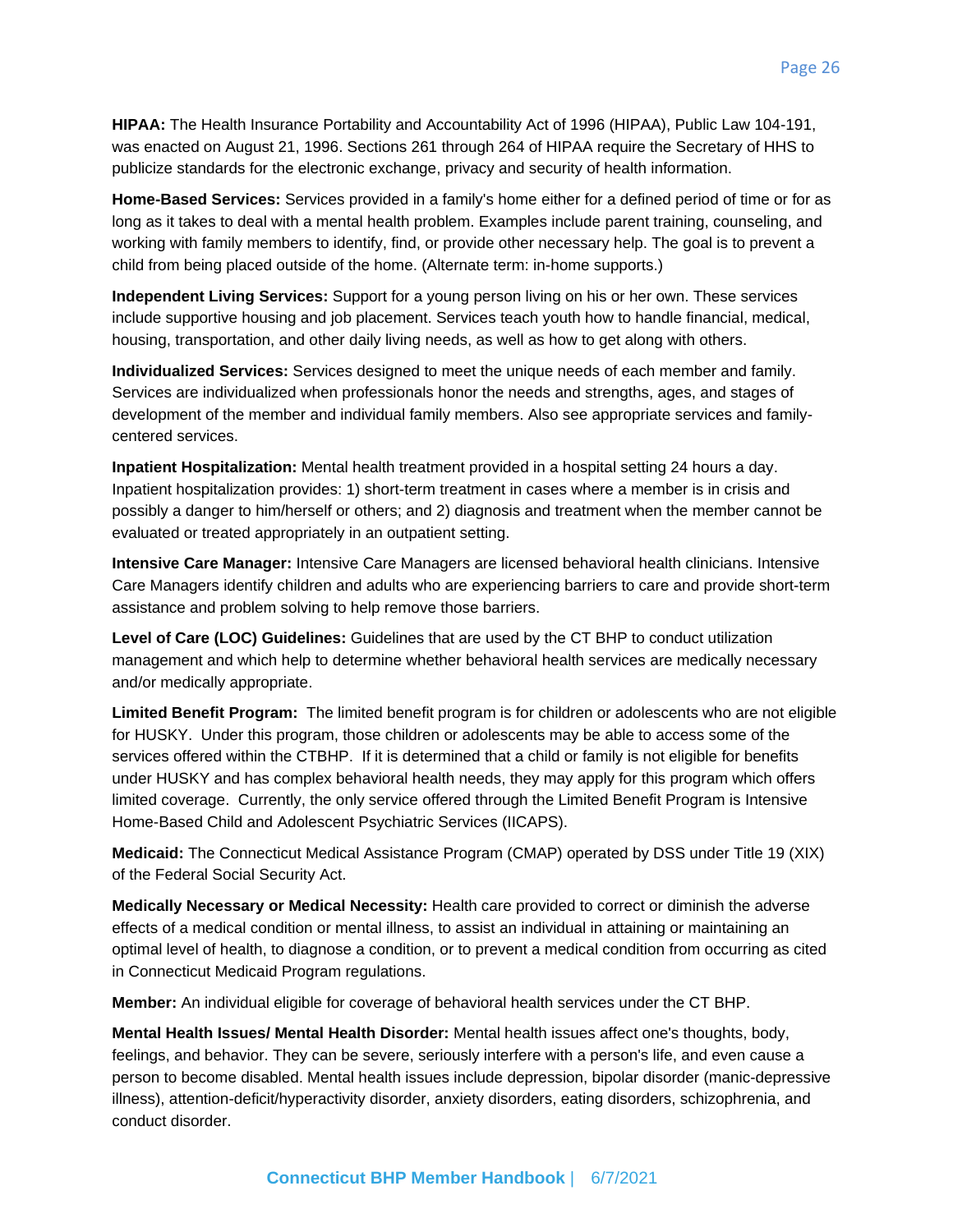**Outpatient:** Treatment available at local mental health clinics or from private therapists. This can include diagnosis, assessment, family and individual counseling.

**Plan of Care:** A treatment plan especially designed for each member and family, based on individual strengths and needs. The member and provider develop the plan with input from the family. The plan establishes goals and details appropriate to treatment and services to meet the special needs of the member and family.

**Psychologist:** A doctoral-level mental health professional with advanced training that can administer psychological tests, diagnose, evaluate, and treat emotional disorders.

**Recovery:** A set of concepts and skills that can improve an individual's quality of life.

**Resiliency:** The ability to regain a sense of stability after undergoing a major life event.

**School-based Services:** School-based treatment and support interventions designed to identify emotional disturbances and/or assist parents, teachers, and counselors in developing comprehensive strategies for addressing these disturbances. School-based services also include counseling or other school-based programs for children and adolescents with severe emotional disturbance, and their families within the school, home and community environment.

**Self-help:** Self-help refers to groups or meetings that: involve people who have similar needs; are facilitated by a consumer, survivor, or other layperson; assist people to deal with a "life-disrupting" event, such as a death, substance use, serious accident, addiction, or diagnosis of a physical, emotional, or mental disability, for oneself or a relative; are operated on an informal, free-of-charge, and nonprofit basis; provide support and education; and are voluntary, anonymous, and confidential. Many people with mental illnesses find that self-help groups are an invaluable resource for recovery and for empowerment.

**Serious Emotional Disturbances:** Diagnosable disorders in children and adolescents that severely disrupt their daily functioning in the home, school, or community. These disorders include depression, attention-deficit/hyperactivity, anxiety disorders, conduct disorders, and eating disorders. Pursuant to section 1912(c) of the Public Health Service Act "children with a serious emotional disturbance" are persons: 1) from birth up to age 18; and 2) who currently have, or at any time during the last year, had a diagnosable mental, behavioral, or emotional disorder of sufficient duration to meet diagnostic criteria specified within DSM-IV and/or DSM-V.

**Serious Mental Illness:** Pursuant to section 1912(c) of the Public Health Service Act, adults with serious mental illness (SMI) are persons: (1) age 18 and over; (2) who currently have, or at any time during the past year had a diagnosable mental, behavioral, or emotional disorder of sufficient duration to meet diagnostic criteria specified within DSM-IV and/or DSM-V or their ICD-9-CM equivalent (and subsequent revisions) with the exception of DSM-IV and/or DSM-V "V" codes, substance use disorders, and developmental disorders, which are excluded, unless they co-occur with another diagnosable serious mental illness; and (3) that has resulted in functional impairment, which substantially interferes with or limits one or more major life activities.

**Social Worker:** A mental health professional trained to provide services to individuals, families or groups.

**Substance Use:** Misuse of medications, alcohol, or illegal substances.

**Supported Employment:** Supportive services that include assisting individuals in finding work; assessing individuals' skills, attitudes, behaviors, and interests relevant to work; providing vocational rehabilitation and/or other training; and providing work opportunities. These services include transitional and supported employment services.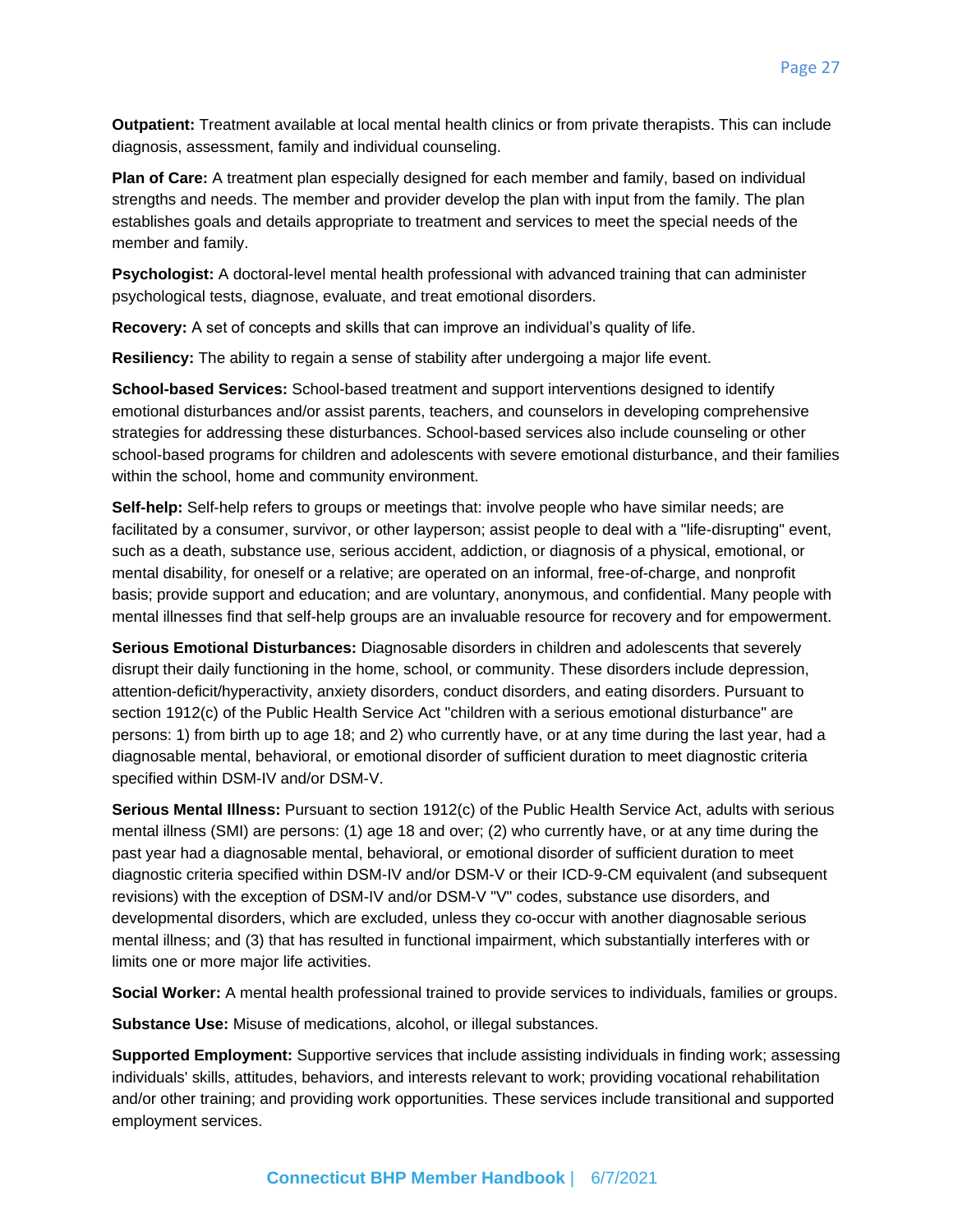**Systems of Care:** A comprehensive spectrum of mental health and other support services which are organized into a coordinated network to meet the multiple and changing needs of children and adolescents with serious emotional disturbances and their families.

**Transition:** The process of moving from one setting or level of care to another.

**Vocational Rehabilitation Services:** Services that include job finding/development, assessment and enhancement of work-related skills, attitudes, and behaviors as well as provision of job experience to clients/patients. This also includes transitional employment.

**Voluntary Care Management Services:** Voluntary Services is a DCF contracted program for children and adolescents with behavioral health disorders who are not otherwise committed to or involved with the Department. Voluntary Care Management Services allows access to services or treatment programs funded by DCF and supports family-focused, community-based treatment whenever possible. For additional information about the Voluntary Care Management Program, or to request an application, contact the DCF Care line number at 800-842-2288.

**Wraparound Services:** A unique set of community services and natural supports for a child/adolescent with serious emotional disturbances based on a definable planning process, individualized for the child and family to achieve a positive set of outcomes.